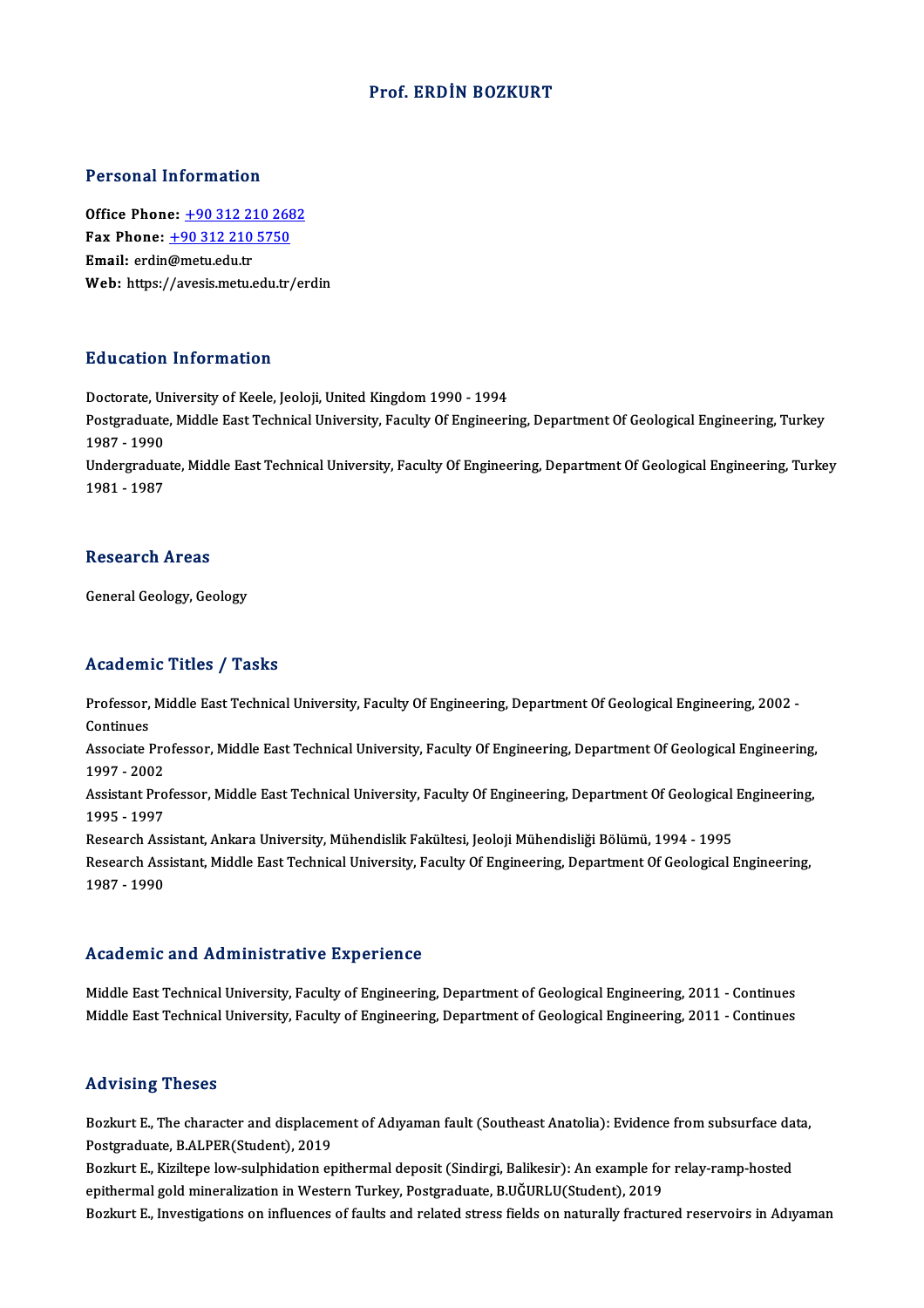area, eastern Turkey, Doctorate, G.MEHMET(Student), 2019

area, eastern Turkey, Doctorate, G.MEHMET(Student), 2019<br>Bozkurt E., Structural Geology of Abu Sari Auriferous veins in Northern Sudan: An Example for Shear-hosted<br>Messthermal Cold Mineralization in Creenstone Belte Bestan area, eastern Turkey, Doctorate, G.MEHMET(Student), 2019<br>Bozkurt E., Structural Geology of Abu Sari Auriferous veins in Northern Sudan: An Example for :<br>Mesothermal Gold Mineralization in Greenstone Belts, Postgraduate, E. Bozkurt E., Structural Geology of Abu Sari Auriferous veins in Northern Sudan: An Example for Shear-hosted<br>Mesothermal Gold Mineralization in Greenstone Belts, Postgraduate, E.ATALAR(Student), 2019<br>Bozkurt E., Investigatio

Mesothermal Gold Mineralization<br>Bozkurt E., Investigation of tect<br>A.YAVUZOĞLU(Student), 2019<br>POZKUPT E. Conislameli Tekto Bozkurt E., Investigation of tectonic structures in the area between Marmaris and Fethiye bay, Postgraduate,<br>A.YAVUZOĞLU(Student), 2019<br>BOZKURT E., Genişlemeli Tektonikte Yanal Atimli Faylarin Rolü Ve Önemi: 3B Numerik Mod

A.YAVUZOĞLU(Student), 2019<br>BOZKURT E., Genişlemeli Tekto<br>B.TOKAY(Student), 2018 BOZKURT E., Genişlemeli Tektonikte Yanal Atimli Faylarin Rolü Ve Önemi: 3B Numerik Modelleme İle Anlama, Doctora<br>B.TOKAY(Student), 2018<br>BOZKURT E., Structural evolution and its control on hydrocarbon potential of Southern

BOZKURT E., Structural evolution and its control on hydrocarbon potential of Southern Kozluk (Batman), Southeast<br>Anatolia, Turkey, Doctorate, P.BEŞER(Student), 2018 BOZKURT E., Structural evolution and its control on hydrocarbon potential of Southern Kozluk ( Batman ), Soutl<br>Anatolia, Turkey, Doctorate, P.BEŞER(Student), 2018<br>BOZKURT E., Geology and age of mineralization around Naldök

Anatolia, Turkey, Doctorate, P.BEŞER(S<br>BOZKURT E., Geology and age of miner<br>Postgraduate, G.OKAN(Student), 2016<br>KANMAKCLN, POZKUPT E. Kinomatiss BOZKURT E., Geology and age of mineralization around Naldöken village (Ayvacık-Çanakkale) in Biga peninsula,<br>Postgraduate, G.OKAN(Student), 2016<br>KAYMAKCI N., BOZKURT E., Kinematics of Delice-Kozaklı Fault Zone (North Centr

Postgraduate, G.OKAN(Student), 2016<br>KAYMAKCI N., BOZKURT E., Kinematics of Delice-Kozaklı Fault Zone (North Central Anatolia, Turkey), Postgraduate,<br>B.TOKAY(Student), 2015 KAYMAKCI N., BOZKURT E., Kinematics of Delice-Kozaklı Fault Zone (North Central Anatolia, Turkey), Postgraduate,<br>B.TOKAY(Student), 2015<br>Özacar A. A. , Bozkurt E., Stress tensor inversion from focal mechanism solutions and

B.TOKAY(Student), 2015<br>Özacar A. A. , Bozkurt E., Stress tensor inversion from focal mechan<br>Western Anatolia, Turkey, Postgraduate, S.TANVIR(Student), 2015<br>POZKUPT E. Detrital girson ages and provenance of the triassis sen Özacar A. A. , Bozkurt E., Stress tensor inversion from focal mechanism solutions and earthquake probability analysis of<br>Western Anatolia, Turkey, Postgraduate, S.TANVIR(Student), 2015<br>BOZKURT E., Detrital zircon ages and

Western Anatolia, Turkey, Postgraduate, S.TANVIR(Student), 2015<br>BOZKURT E., Detrital zircon ages and provenance of the triassic carpholite-bearing metaconglomerates in the souther<br>menderes massif, Postgraduate, Z.DEVECİ(St BOZKURT E., Detrital zircon ages and provenance of the triassic carpholite-bearing metaconglomerates in the southern

Doctorate,F.ŞENGÜN(Student),2011 BOZKURT E., Biga yarımadası'ndaki (KB Anadolu) alpin öncesi metamorfik kayaçların petrolojik ve yapısal özellil<br>Doctorate, F.ŞENGÜN(Student), 2011<br>BOZKURT E., Evolution of the Çiçekdaği basin, Central Anatolia, Turkey, Pos

Doctorate, F.ŞENGÜN(Student), 2011<br>BOZKURT E., Evolution of the Çiçekdaği basin, Central Anatolia, Turkey, Postgraduate, E.GÜLYÜZ(Student), 2009<br>BOZKURT E., Geological evolution of the Gediz graben, Southwest Turkey: Tempo BOZKURT E., Evolution of the Çiçekdağ<br>BOZKURT E., Geological evolution of th<br>Doctorate, B.NEVZAT(Student), 2007<br>BOZKUPT E. Ceological evolution of th BOZKURT E., Geological evolution of the Gediz graben, Southwest Turkey: Temporal and spatial variation of the<br>Doctorate, B.NEVZAT(Student), 2007<br>BOZKURT E., Geological evolution of the gediz graben, sw turkey: temporal and

Doctorate, B.NEVZAT(Student),<br>BOZKURT E., Geological evolution<br>Doctorate, B.N(Student), 2007<br>BOZKUPT E. Testone, metamer BOZKURT E., Geological evolution of the gediz graben, sw turkey: temporal and spatial variation of the graben,<br>Doctorate, B.N(Student), 2007<br>BOZKURT E., Tectono-metamorphic evolution of the northern Menderes massif: Eviden

Doctorate, B.N(Student), 2007<br>BOZKURT E., Tectono-metamorphic evolution of the northern Menderes massif: Evidence from the horst between<br>Gördes and Demirci basins (West Anatolia, Turkey), Postgraduate, Ç.BUĞDAYCIOĞLU(Stude

# uordes and Demirci basins (west Anatolia, Turkey), Postgraduate, C.BOGDAYClOGLO(Studen<br>Articles Published in Journals That Entered SCI, SSCI and AHCI Indexes

|     | Articles Published in Journals That Entered SCI, SSCI and AHCI Indexes                                         |
|-----|----------------------------------------------------------------------------------------------------------------|
| Ι.  | Greece and Turkey Shaken by African tectonic retreat                                                           |
|     | Meng J., Sinoplu O., Zhou Z., Tokay B., Kusky T., Bozkurt E., Wang L.                                          |
|     | SCIENTIFIC REPORTS, vol.11, no.1, 2021 (Journal Indexed in SCI)                                                |
| II. | Slab fragmentation beneath the Aegean/Anatolia transition zone: Insights from the tectonic and                 |
|     | metamorphic evolution of the Eastern Aegean region                                                             |
|     | Roche V., Jolivet L., Papanikolaou D., BOZKURT E., Menant A., Rimmele G.                                       |
|     | TECTONOPHYSICS, vol.754, pp.101-129, 2019 (Journal Indexed in SCI)                                             |
| Ш.  | Structural, lithological, and geodynamic controls on geothermal activity in the Menderes geothermal            |
|     | Province (Western Anatolia, Turkey)                                                                            |
|     | Roche V., Bouchot V., Beccaletto L., Jolivet L., Guillou-Frottier L., Tuduri J., BOZKURT E., Oguz K., TOKAY B. |
|     | INTERNATIONAL JOURNAL OF EARTH SCIENCES, vol.108, no.1, pp.301-328, 2019 (Journal Indexed in SCI)              |
| IV. | The Cele mafic complex: Evidence for Triassic collision between the Sakarya and Istanbul Zones, NW             |
|     | Turkey                                                                                                         |
|     | BOZKURT E., Winchester J. A., Satir M.                                                                         |
|     | TECTONOPHYSICS, vol.595, pp.198-214, 2013 (Journal Indexed in SCI)                                             |
| V.  | Tethyan Evolution and Active Tectonics in Anatolia Preface                                                     |
|     | <b>BOZKURT E.</b>                                                                                              |
|     | JOURNAL OF GEODYNAMICS, vol.65, pp.1-2, 2013 (Journal Indexed in SCI)                                          |
| VI. | The Almacik mafic-ultramafic complex: exhumed Sakarya subcrustal mantle adjacent to the Istanbul               |
|     | Zone, NW Turkey                                                                                                |
|     | BOZKURT E., Winchester J. A., Satir M., Crowley Q. G., Ottley C. J.                                            |
|     |                                                                                                                |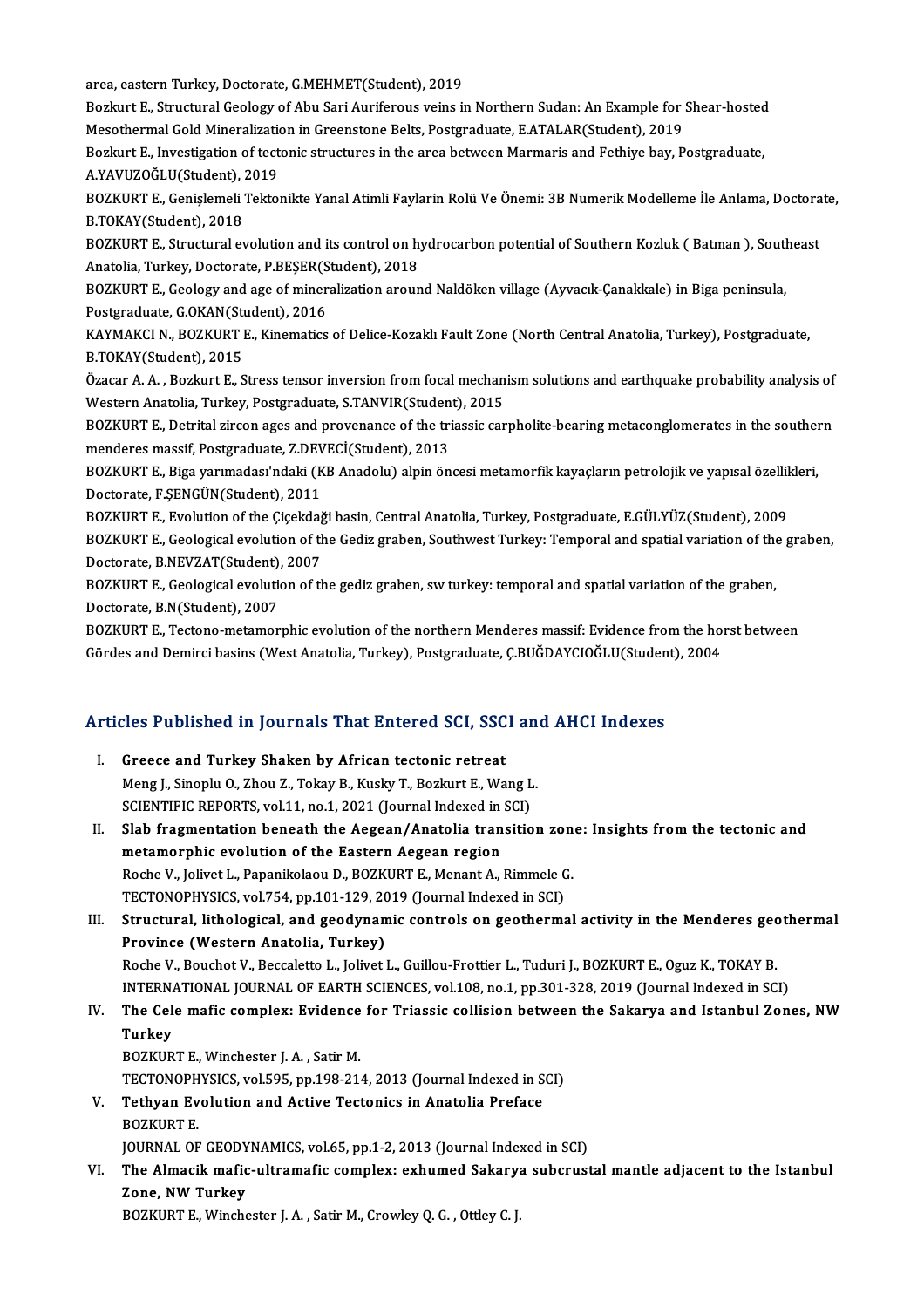GEOLOGICAL MAGAZINE, vol.150, no.2, pp.254-282, 2013 (Journal Indexed in SCI)<br>Laver perallel shortening and related structures in gance undergoing ast

VII. Layer-parallel shortening and related structures in zones undergoing active regional horizontal<br>extension GEOLOGICA<br>Layer-para<br>extension<br>Sengën A M ŞengörA.M.C. ,BOZKURTE. extension<br>Şengör A. M. C. , BOZKURT E.<br>INTERNATIONAL JOURNAL OF EARTH SCIENCES, vol.102, no.1, pp.101-119, 2013 (Journal Indexed in SCI)<br>The Cele mafie ultramafie complex and its relationship to the Proterozois becoment of

Sengör A. M. C. , BOZKURT E.<br>INTERNATIONAL JOURNAL OF EARTH SCIENCES, vol.102, no.1, pp.101-119, 2013 (Journal Indexed in SCI)<br>VIII. The Çele mafic ultramafic complex and its relationship to the Proterozoic basement of **INTERI<br>The Çe<br>Block**<br>POZKU The Çele mafic ultramafic comple<br>Block<br>BOZKURT E., John A W., Muharrem S.<br>Testanophysiss, vol 505596, np 199-3 Block<br>BOZKURT E., John A W., Muharrem S.<br>Tectonophysics, vol.595596, pp.198-214, 2013 (Journal Indexed in SSCI)<br>Laver narallel shortening and related structures in genes under:

### BOZKURT E., John A W., Muharrem S.<br>Tectonophysics, vol.595596, pp.198-214, 2013 (Journal Indexed in SSCI)<br>IX. Layer parallel shortening and related structures in zones undergoing active regional pure<br>horizontal extension Tectonophysics, vol.595<br>Layer parallel shorte<br>horizontal extension<br>SENCÕR A M C - BOZKI Layer parallel shortening<br>horizontal extension<br>ŞENGÖR A. M. C. , BOZKURT E.<br>International Journal of Forth horizontal extension<br>SENGÖR A. M. C. , BOZKURT E.<br>International Journal of Earth Sciences, vol.102, pp.101-119, 2013 (Journal Indexed in SSCI)

SENGÖR A. M. C. , BOZKURT E.<br>International Journal of Earth Sciences, vol.102, pp.101-119, 2013 (Journal Indexed in SSCI)<br>X. Special Issue: Tectonics of the Eastern Mediterranean - Black Sea Region: Part A Dedicated in hon International Journal of Earth Sciences, vo<br>Special Issue: Tectonics of the Easter<br>of Aral Okay's 60th birthday Preface<br>POZKUPT E Special Iss<mark><br>of Aral Oka</mark><br>BOZKURT E.<br>CEODIMAM! of Aral Okay's 60th birthday Preface<br>BOZKURT E.<br>GEODINAMICA ACTA, vol.25, pp.105-111, 2012 (Journal Indexed in SCI)

BOZKURT E.<br>GEODINAMICA ACTA, vol.25, pp.105-111, 2012 (Journal Indexed in SCI)<br>XI. Surprisingly young Rb/Sr ages from the Simav extensional detachment fault zone, northern<br>Mondones Mossif, Turkey GEODINAMICA ACTA, vol.25,<br>Surprisingly young Rb/Sr<br>Menderes Massif, Turkey<br>POZKUPT E. Satir M. Bugday Surprisingly young Rb/Sr ages freed<br>Menderes Massif, Turkey<br>BOZKURT E., Satir M., Bugdaycioglu C.<br>JOUPMAL OF CEODYNAMICS xpl 52 n Menderes Massif, Turkey<br>BOZKURT E., Satir M., Bugdaycioglu C.<br>JOURNAL OF GEODYNAMICS, vol.52, no.5, pp.406-431, 2011 (Journal Indexed in SCI)<br>Neogene to resent testoniss and block retations in the Asseen and Anatolis

BOZKURT E., Satir M., Bugdaycioglu C.<br>JOURNAL OF GEODYNAMICS, vol.52, no.5, pp.406-431, 2011 (Journal Indexed in SCI)<br>XII. Neogene to recent tectonics and block rotations in the Aegean and Anatolia (Turkey) Preface<br>BOZKURT **JOURNAL OF<br>Neogene to<br>BOZKURT E.<br>JOUPNAL OF** Neogene to recent tectonics and block rotations in the Aegean and Ana<br>BOZKURT E.<br>JOURNAL OF GEODYNAMICS, vol.51, no.5, pp.307, 2011 (Journal Indexed in SCI)<br>Structural avalution of the Codir Crabon, SW Turkey, temporal and

### BOZKURT E.<br>JOURNAL OF GEODYNAMICS, vol.51, no.5, pp.307, 2011 (Journal Indexed in SCI)<br>XIII. Structural evolution of the Gediz Graben, SW Turkey: temporal and spatial variation of the graben<br>hasin JOURN<br><mark>Struct</mark><br>basin<br>Ciftei N Structural evolution<br>basin<br>Ciftci N. B. , BOZKURT E.<br>BASIN BESEARCH .vol 2. basin<br>Ciftci N. B. , BOZKURT E.<br>BASIN RESEARCH, vol.22, no.6, pp.846-873, 2010 (Journal Indexed in SCI)

### Ciftci N. B. , BOZKURT E.<br>BASIN RESEARCH, vol.22, no.6, pp.846-873, 2010 (Journal Indexed in SCI)<br>XIV. Structure and geochemistry of an Alaskan-type ultramafic-mafic complex in the Eastern Pontides, NE<br>Turkey BASIN R<br>Structu:<br>Turkey<br><sup>Furboo</sup>l: Structure and geochemistry of an Alaskan-type ultrar<br>Turkey<br>Eyuboglu Y., Dilek Y., BOZKURT E., Bektas O., Rojay B., ŞEN C.<br>CONDWANA BESEARCH vol.18, no.1, nn.220,252, 2010 (Jou Turkey<br>Eyuboglu Y., Dilek Y., BOZKURT E., Bektas O., Rojay B., ŞEN C.<br>GONDWANA RESEARCH, vol.18, no.1, pp.230-252, 2010 (Journal Indexed in SCI)

# Eyuboglu Y., Dilek Y., BOZKURT E., Bektas O., Rojay B., ŞEN C.<br>GONDWANA RESEARCH, vol.18, no.1, pp.230-252, 2010 (Journal Indexed in SCI)<br>XV. Exhumation with a twist: Paleomagnetic constraints on the evolution of the Mende GONDWANA RESEARCH, vol.18, no<br>Exhumation with a twist: Paleo<br>core complex, western Turkey Exhumation with a twist: Paleomagnetic constraints on the<br>core complex, western Turkey<br>van Hinsbergen D. J. J. , Dekkers M. J. , BOZKURT E., Koopman M.<br>TECTONICS val 20, 2010 (Journal Indoved in SCI)

core complex, western Turkey<br>van Hinsbergen D. J. J. , Dekkers M. J. , BOZKURT E., Koopman M. TECTONICS, vol.29, 2010 (Journal Indexed in SCI)

- XVI. Pattern of normal faulting in the Gediz Graben, SW Turkey<br>Ciftci N. B., BOZKURT E. Pattern of normal faulting in the Gediz Graben, SW Turkey<br>Ciftci N. B., BOZKURT E.<br>TECTONOPHYSICS, vol.473, pp.234-260, 2009 (Journal Indexed in SCI)<br>Evolution of the Miesene sedimentary fill of the Cediz Craben
- XVII. Evolution of the Miocene sedimentary fill of the Gediz Graben, SW Turkey<br>Ciftci N. B., BOZKURT E. TECTONOPHYSICS, vol.4<br>Evolution of the Mioc<br>Ciftci N. B. , BOZKURT E.<br>SEDIMENTARY CEOLOC Evolution of the Miocene sedimentary fill of the Gediz Graben, SW<br>Ciftci N. B., BOZKURT E.<br>SEDIMENTARY GEOLOGY, vol.216, pp.49-79, 2009 (Journal Indexed in SCI)<br>Protenegeis enhielites and mafis ultramafis sempleyes margina
	-

# Ciftci N. B., BOZKURT E.<br>SEDIMENTARY GEOLOGY, vol.216, pp.49-79, 2009 (Journal Indexed in SCI)<br>XVIII. Proterozoic ophiolites and mafic-ultramafic complexes marginal to the Istanbul Block: An exotic<br>terrane of Avelonian off SEDIMENTARY GEOLOGY, vol.216, pp.49-79, 2009<br>Proterozoic ophiolites and mafic-ultramafic<br>terrane of Avalonian affinity in NW Turkey<br>POZKUPT E Winchester LA, vičitPAS E Ottlev Proterozoic ophiolites and mafic-ultramafic conternance of Avalonian affinity in NW Turkey<br>BOZKURT E., Winchester J.A. , YİĞİTBAŞ E., Ottley C. J.<br>TECTONOPUYSICS .vol.461 np 240.251.2008 (Journa terrane of Avalonian affinity in NW Turkey<br>BOZKURT E., Winchester J. A. , YİĞİTBAŞ E., Ottley C. J.<br>TECTONOPHYSICS, vol.461, pp.240-251, 2008 (Journal Indexed in SCI)<br>Dofining the seuthern mergin of Avalonia in the Bontide

- BOZKURT E., Winchester J. A. , YİĞİTBAŞ E., Ottley C. J.<br>TECTONOPHYSICS, vol.461, pp.240-251, 2008 (Journal Indexed in SCI)<br>XIX. Defining the southern margin of Avalonia in the Pontides: Geochronological data from the Late TECTONOPHYSICS, vol.461, pp.240-251, 2008 (Journal Indexed<br>Defining the southern margin of Avalonia in the Pontide<br>Proterozoic and Ordovician granitoids from NW Turkey<br>Olav A. BOZKUPT E. Satir M. VičiTBAS E. Crowlav O.C., Defining the southern margin of Avalonia in the Pontides: Ge<br>Proterozoic and Ordovician granitoids from NW Turkey<br>Okay A., BOZKURT E., Satir M., YİĞİTBAŞ E., Crowley Q. G. , Shang C. K.<br>TECTONOPHYSICS xral 461 nn 252 264 2 Proterozoic and Ordovician granitoids from NW Turkey<br>Okay A., BOZKURT E., Satir M., YİĞİTBAŞ E., Crowley Q. G. , Shang C. K.<br>TECTONOPHYSICS, vol.461, pp.252-264, 2008 (Journal Indexed in SCI)
- XX. Evolution of the Rheic Ocean Preface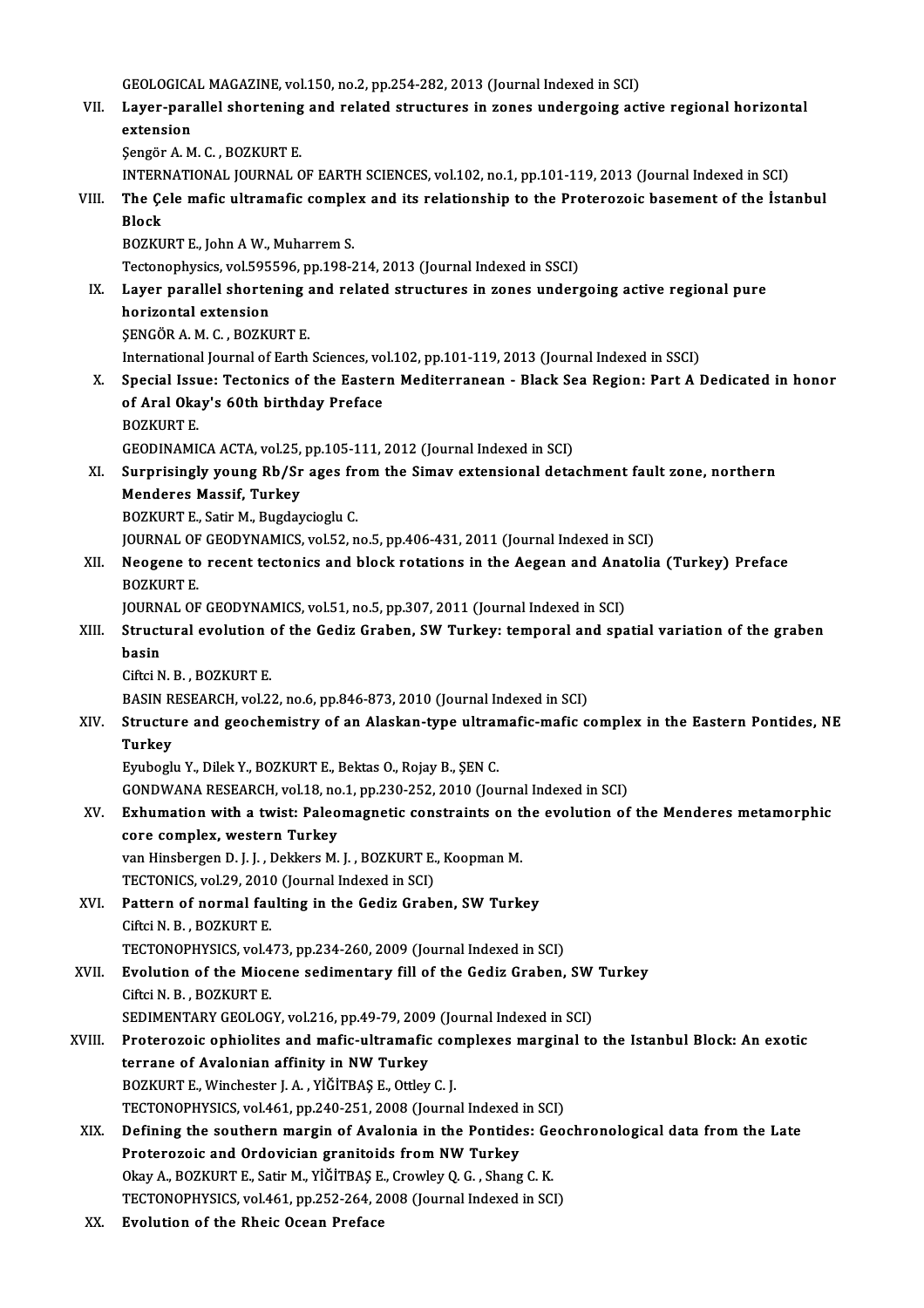BOZKURT E., Pereira M. F., Strachan R., Quesada C. TECTONOPHYSICS, vol.461, pp.1-8, 2008 (Journal Indexed in SCI)

XXI. A geochemical approach to Neogene-Quaternary volcanic activity of western Anatolia: An example of TECTONOPHYSICS, vol.461, pp.1-8, 2008 (Journal Indexed in SCI)<br>A geochemical approach to Neogene-Quaternary volcanic act<br>episodic bimodal volcanism within the Selendi Basin, Turkey<br>Freev Y, Helyasi C, Serbilin H, FRKÜLE, B A geochemical approach to Neogene-Quaternar<br>episodic bimodal volcanism within the Selendi l<br>Ersoy Y., Helvaci C., Sozbilir H., ERKÜL F., BOZKURT E.<br>CHEMICAL CEOLOCY vol.255, np.265, 292, 2009 (Jour Ersoy Y., Helvaci C., Sozbilir H., ERKÜL F., BOZKURT E.<br>CHEMICAL GEOLOGY, vol.255, pp.265-282, 2008 (Journal Indexed in SCI) Ersoy Y., Helvaci C., Sozbilir H., ERKÜL F., BOZKURT E.<br>CHEMICAL GEOLOGY, vol.255, pp.265-282, 2008 (Journal Indexed in SCI)<br>XXII. Age and Chemistry of Miocene Volcanic. Rocks from the Kiraz Basin of the Kucuk Menderes Gra CHEMICAL GEOLOGY, vol.255, pp.265-282, 2008 (Journal Indexed in SCI)<br>Age and Chemistry of Miocene Volcanic. Rocks from the Kiraz Basin of the Kucu<br>Its Significance for the Extensional Tectonics of Southwestern Anatolia, Tu Age and Chemistry of Miocene Volcanic. Ro<br>Its Significance for the Extensional Tectoni<br>BOZKURT E., Winchester J. A., Ruffet G., Rojay B.<br>CEODINAMICA ACTA vol 21 nn 229, 257, 2009 6 Its Significance for the Extensional Tectonics of Southwestern A<br>BOZKURT E., Winchester J. A. , Ruffet G., Rojay B.<br>GEODINAMICA ACTA, vol.21, pp.239-257, 2008 (Journal Indexed in SCI)<br>Folding of the Codig Crobon Eill, SW T BOZKURT E., Winchester J. A. , Ruffet G., Rojay B.<br>GEODINAMICA ACTA, vol.21, pp.239-257, 2008 (Journal Indexed in SCI)<br>XXIII. Folding of the Gediz Graben Fill, SW Turkey: Extensional and/or contractional origin?<br>Cifrei N. GEODINAMICA ACTA, vo<br>Folding of the Gediz (<br>Ciftci N. B. , BOZKURT E.<br>CEODINAMICA ACTA VO Folding of the Gediz Graben Fill, SW Turkey: Extensional and/or con<br>Ciftci N. B., BOZKURT E.<br>GEODINAMICA ACTA, vol.21, no.3, pp.145-167, 2008 (Journal Indexed in SCI)<br>Ceaual autonaional shearing and lateral underflow durin Ciftci N. B., BOZKURT E.<br>GEODINAMICA ACTA, vol.21, no.3, pp.145-167, 2008 (Journal Indexed in SCI)<br>XXIV. Coeval extensional shearing and lateral underflow during Late Cretaceous core complex<br>development in the Nigde Messif GEODINAMICA ACTA, vol.21, no.3, pp.145-167, 2008 (Journal Inde:<br>Coeval extensional shearing and lateral underflow during is<br>development in the Nigde Massif, Central Anatolia, Turkey<br>Coution B, POZKUPT E, Posse V, Hollet E, Coeval extensional shearing and lateral und<br>development in the Nigde Massif, Central An<br>Gautier P., BOZKURT E., Bosse V., Hallot E., Dirik K.<br>TECTONICS vol 27 no 1, 2009 (Journal Indoved in development in the Nigde Massif, Central Anatolia, Turkey Gautier P., BOZKURT E., Bosse V., Hallot E., Dirik K. Gautier P., BOZKURT E., Bosse V., Hallot E., Dirik K.<br>TECTONICS, vol.27, no.1, 2008 (Journal Indexed in SCI)<br>XXV. Anomalous stress field and active breaching at relay ramps: a field example from Gediz Graben, SW<br>Turkey TECTONICS, vol.27, no.1, 2008 (Journal Indexed in SCI)<br>Anomalous stress field and active breaching at r<br>Turkey<br>Ciftci N. B., Bozkurt E. Anomalous stress fi<br>Turkey<br>Ciftci N.B., Bozkurt E.<br>CEOLOCICAL MACAZI Turkey<br>Ciftci N. B. , Bozkurt E.<br>GEOLOGICAL MAGAZINE, vol.144, no.4, pp.687-699, 2007 (Journal Indexed in SCI)<br>Extensional v. sentrastional erisin for the seuthern Manderes shear gene Ciftci N. B. , Bozkurt E.<br>GEOLOGICAL MAGAZINE, vol.144, no.4, pp.687-699, 2007 (Journal Indexed in SCI)<br>XXVI. Extensional v. contractional origin for the southern Menderes shear zone, SW Turkey: tectonic and<br>matamernhis im GEOLOGICAL MAGAZINE, vol.<br>Extensional v. contractions<br>metamorphic implications<br>Pozlaut E Extension<br>metamory<br>Bozkurt E.<br>CEOLOCIC metamorphic implications<br>Bozkurt E.<br>GEOLOGICAL MAGAZINE, vol.144, no.1, pp.191-210, 2007 (Journal Indexed in SCI)<br>Evolution of the large scale active manics fault, Southwest Turkey, Implic Bozkurt E.<br>GEOLOGICAL MAGAZINE, vol.144, no.1, pp.191-210, 2007 (Journal Indexed in SCI)<br>XXVII. Evolution of the large-scale active manisa fault, Southwest Turkey: Implications on fault<br>development and regional tectories GEOLOGICAL MAGAZINE, vol.144, no.1, p<br>Evolution of the large-scale active m<br>development and regional tectonics<br>Porluut E. Sorbilin H Evolution of the lar<br>development and re<br>Bozkurt E., Sozbilir H.<br>CEODIMAMICA ACTA development and regional tectonics<br>Bozkurt E., Sozbilir H.<br>GEODINAMICA ACTA, vol.19, no.6, pp.427-453, 2006 (Journal Indexed in SCI)<br>Coochemistry and tectonis impliestions of loyoggrapites and teyrmal Bozkurt E., Sozbilir H.<br>GEODINAMICA ACTA, vol.19, no.6, pp.427-453, 2006 (Journal Indexed in SCI)<br>XXVIII. Geochemistry and tectonic implications of leucogranites and tourmalines of the southern Menderes<br>Massif, Southwest T GEODINAMICA ACTA, vol.19, i<br>Geochemistry and tectonic<br>Massif, Southwest Turkey<br>Borlaut E. Winchester L.A., A Bozkurt E., Winchester J.A., Mittwede S.K., Ottley C.J. Massif, Southwest Turkey<br>Bozkurt E., Winchester J. A. , Mittwede S. K. , Ottley C. J.<br>GEODINAMICA ACTA, vol.19, no.5, pp.363-390, 2006 (Journal Indexed in SCI)<br>Metamornhis terranes of the Aegean region - Brefase Bozkurt E., Winchester J. A. , Mittwede S. K. , Ottley C. J.<br>GEODINAMICA ACTA, vol.19, no.5, pp.363-390, 2006 (Journal<br>XXIX. Metamorphic terranes of the Aegean region - Preface<br>Borkurt E GEODINAN<br>Metamor<sub>l</sub><br>Bozkurt E.<br>GEODINAN Metamorphic terranes of the Aegean region - Preface<br>Bozkurt E.<br>GEODINAMICA ACTA, vol.19, no.5, pp.249-250, 2006 (Journal Indexed in SCI) XXX. Episodic, two-stage Neogene extension and short-termintervening compression inWestern Turkey: GEODINAMICA ACTA, vol.19, no.5, pp.249-250, 2006 (Journal<br>Episodic, two-stage Neogene extension and short-tern<br>field evidence from the Kiraz Basin and Bozdag Horst<br>Porluut E. Bojay B Episodic, two-stag<br>field evidence fro<br>Bozkurt E., Rojay B.<br>CEODIMAMICA ACT Bozkurt E., Rojay B.<br>GEODINAMICA ACTA, vol.18, pp.299-316, 2005 (Journal Indexed in SCI) Bozkurt E., Rojay B.<br>GEODINAMICA ACTA, vol.18, pp.299-316, 2005 (Journal Indexed in SCI)<br>XXXI. Introduction: Evolution of continental extensional tectonics of western Turkey<br>Boglaut E. Mittygde S. **GEODINAMICA ACTA, v<br>Introduction: Evolut<br>Bozkurt E., Mittwede S.<br>CEODINAMICA ACTA ...** Introduction: Evolution of continental extensional tectonics of v<br>Bozkurt E., Mittwede S.<br>GEODINAMICA ACTA, vol.18, pp.153-165, 2005 (Journal Indexed in SCI)<br>Crepiteid reeks of the southern Menderes Messif (southwester) Bozkurt E., Mittwede S.<br>GEODINAMICA ACTA, vol.18, pp.153-165, 2005 (Journal Indexed in SCI)<br>XXXII. Granitoid rocks of the southern Menderes Massif (southwestern Turkey): field evidence for Tertiary<br>megmetiam in an avto GEODINAMICA ACTA, vol.18, pp.153-165, 2005 (Journal Indexed in SCI)<br>Granitoid rocks of the southern Menderes Massif (southwester:<br>magmatism in an extensional shear zone<br>Bozkurt E. **Granitoid<br>magmatis<br>Bozkurt E.<br>INTEDNAT** magmatism in an extensional shear zone<br>Bozkurt E.<br>INTERNATIONAL JOURNAL OF EARTH SCIENCES, vol.93, no.1, pp.52-71, 2004 (Journal Indexed in SCI)<br>Testonis evolution of the Codis Crobon: field evidence for an enjacdia two st Bozkurt E.<br>INTERNATIONAL JOURNAL OF EARTH SCIENCES, vol.93, no.1, pp.52-71, 2004 (Journal Indexed in SCI)<br>XXXIII. Tectonic evolution of the Gediz Graben: field evidence for an episodic, two-stage extension in<br>vyestenn INTERNATIONAL J<br>Tectonic evolution<br>western Turkey<br>Beglnut E. Serbilio Tectonic evolution of the Gediz Graben: field evidence for an episodic, two-stage extension in western Turkey<br>Bozkurt E., Sozbilir H. GEOLOGICAL MAGAZINE, vol.141, no.1, pp.63-79, 2004 (Journal Indexed in SCI)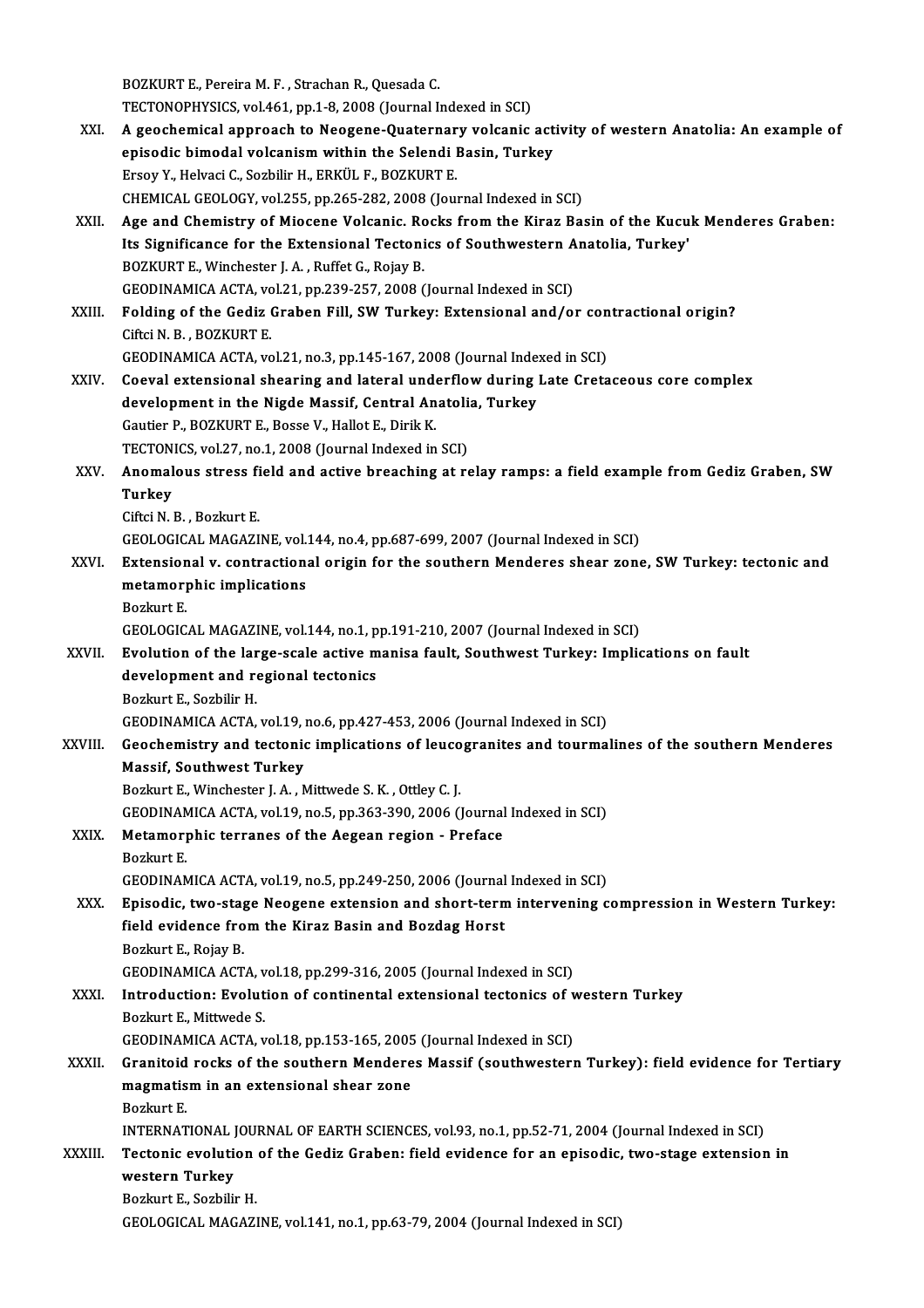| XXXIV.        | Preface: the Isparta Angle, SW Turkey - its role in the evolution of Tethys in the Eastern                                                                                                         |
|---------------|----------------------------------------------------------------------------------------------------------------------------------------------------------------------------------------------------|
|               | Mediterranean region                                                                                                                                                                               |
|               | Akinci O., Robertson A., Poisson A., Bozkurt E.                                                                                                                                                    |
|               | GEOLOGICAL JOURNAL, vol.38, pp.191-193, 2003 (Journal Indexed in SCI)                                                                                                                              |
| XXXV.         | Origin of NE-trending basins in western Turkey                                                                                                                                                     |
|               | Bozkurt E.                                                                                                                                                                                         |
|               | GEODINAMICA ACTA, vol.16, pp.61-81, 2003 (Journal Indexed in SCI)                                                                                                                                  |
| XXXVI.        | Sarackoy Volcanic Suite: implications for the subductional phase of arc evolution in the Galatean Arc                                                                                              |
|               | Complex, Ankara, Turkey                                                                                                                                                                            |
|               | Kocyigit A., Winchester J., Bozkurt E., Holland G.                                                                                                                                                 |
|               | GEOLOGICAL JOURNAL, vol.38, no.1, pp.1-14, 2003 (Journal Indexed in SCI)                                                                                                                           |
| <b>XXXVII</b> | Dating the exhumation of a metamorphic dome: geological evidence for pre-Eocene unroofing of the                                                                                                   |
|               | Nigde Massif (Central Anatolia, Turkey)                                                                                                                                                            |
|               | Gautier P., Bozkurt E., Hallot E., Dirik K.                                                                                                                                                        |
|               | GEOLOGICAL MAGAZINE, vol.139, no.5, pp.559-576, 2002 (Journal Indexed in SCI)                                                                                                                      |
| XXXVIII.      | Metamorphic history of the southern Menderes massif, western Turkey                                                                                                                                |
|               | Whitney D., Bozkurt E.<br>GEOLOGICAL SOCIETY OF AMERICA BULLETIN, vol.114, no.7, pp.829-838, 2002 (Journal Indexed in SCI)                                                                         |
| XXXIX.        | Discussion on the extensional folding in the Alasehir (Gediz) Graben, western Turkey - Journal, vol.                                                                                               |
|               | 157, 1999, 1097-1100                                                                                                                                                                               |
|               | Bozkurt E., Yusufoglu H., Seyitoglu G., Cemen I., Tekeli O.                                                                                                                                        |
|               | JOURNAL OF THE GEOLOGICAL SOCIETY, vol.159, pp.105-109, 2002 (Journal Indexed in SCI)                                                                                                              |
| XL.           | Introduction to the geology of Turkey - A synthesis                                                                                                                                                |
|               | Bozkurt E., Mittwede S.                                                                                                                                                                            |
|               | INTERNATIONAL GEOLOGY REVIEW, vol.43, no.7, pp.578-594, 2001 (Journal Indexed in SCI)                                                                                                              |
| XLI.          | Menderes Massif (Western Turkey): structural, metamorphic and magmatic evolution - a synthesis                                                                                                     |
|               | Bozkurt E., Oberhansli R.                                                                                                                                                                          |
|               | INTERNATIONAL JOURNAL OF EARTH SCIENCES, vol.89, no.4, pp.679-708, 2001 (Journal Indexed in SCI)                                                                                                   |
|               | XLII. Late Alpine evolution of the central Menderes Massif, western Turkey                                                                                                                         |
|               | Bozkurt E                                                                                                                                                                                          |
| XLIII.        | INTERNATIONAL JOURNAL OF EARTH SCIENCES, vol.89, no.4, pp.728-744, 2001 (Journal Indexed in SCI)<br>Discussion on the evolution of the Southern Menderes Massif in SW Turkey as revealed by zircon |
|               | dating - Journal, Vol. 156, 1999, 1021-1030 - Reply                                                                                                                                                |
|               | Loos S., Reischmann T.                                                                                                                                                                             |
|               | JOURNAL OF THE GEOLOGICAL SOCIETY, vol.158, pp.394-395, 2001 (Journal Indexed in SCI)                                                                                                              |
| XLIV.         | Discussion on the evolution of the Southern Menderes Massif in SW Turkey as revealed by zircon                                                                                                     |
|               | dating - Journal, Vol. 156, 1999, 1021-1030                                                                                                                                                        |
|               | Bozkurt E, Park G                                                                                                                                                                                  |
|               | JOURNAL OF THE GEOLOGICAL SOCIETY, vol.158, pp.393-394, 2001 (Journal Indexed in SCI)                                                                                                              |
| XLV.          | Neotectonics of Turkey - a synthesis                                                                                                                                                               |
|               | Bozkurt E.                                                                                                                                                                                         |
|               | GEODINAMICA ACTA, vol.14, pp.3-30, 2001 (Journal Indexed in SCI)                                                                                                                                   |
| XLVI.         | The southern Menderes Massif (western Turkey): geochronology and exhumation history                                                                                                                |
|               | Bozkurt E, Satir M.                                                                                                                                                                                |
|               | GEOLOGICAL JOURNAL, vol.35, pp.285-296, 2000 (Journal Indexed in SCI)                                                                                                                              |
| XLVII.        | Discussion on evidence from the Gediz Graben for episodic two-stage extension in western Turkey                                                                                                    |
|               | Seyitoglu G<br>JOURNAL OF THE GEOLOGICAL SOCIETY, vol.156, pp.1240, 1999 (Journal Indexed in SCI)                                                                                                  |
| XLVIII.       | Discussion on evidence from the Gediz Graben for episodic two-stage extension in western Turkey -                                                                                                  |
|               | Reply                                                                                                                                                                                              |
|               | Kocyigit A., Yusufoglu H., Bozkurt E.                                                                                                                                                              |
|               |                                                                                                                                                                                                    |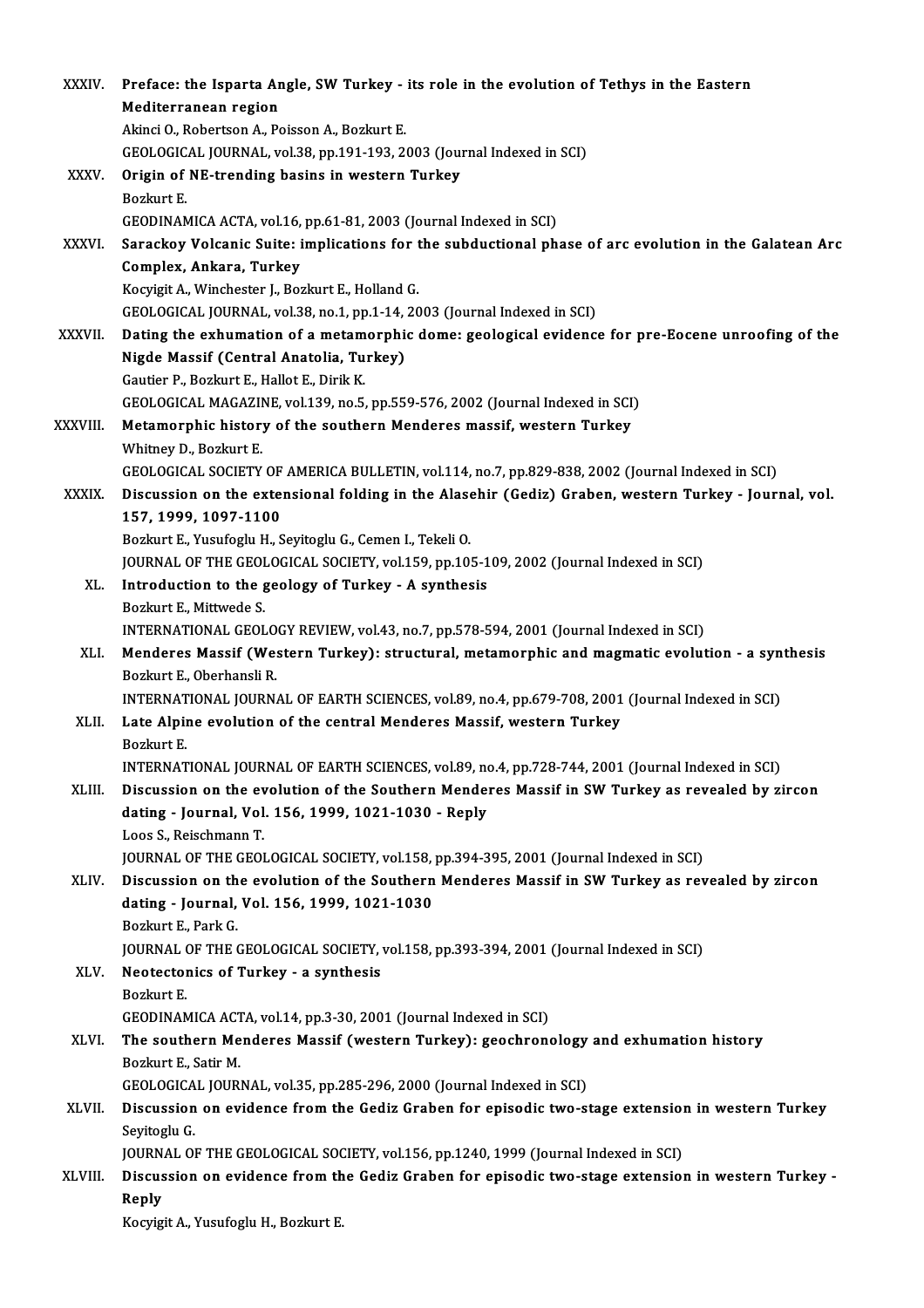JOURNAL OF THE GEOLOGICAL SOCIETY, vol.156, pp.1240-1242, 1999 (Journal Indexed in SCI)<br>Petrosbomistyy of the Quasa Kadikayasi (Ankaya) dasitas as avidense for the post as

XLIX. Petrochemistry of the Oyaca-Kedikayasi (Ankara) dacites as evidence for the post-collisional JOURNAL OF THE GEOLOGICAL SOCIETY, vol.156, pp.1240-1<br>Petrochemistry of the Oyaca-Kedikayasi (Ankara) da<br>tectonic evolution of north-central Anatolia, Turkey<br>Berluut E. Keguisit A. Winsbester L. Helland C. Berben A tectonic evolution of north-central Anatolia, Turkey<br>Bozkurt E., Kocyigit A., Winchester J., Holland G., Beyhan A. GEOLOGICAL JOURNAL, vol.34, no.3, pp.223-231, 1999 (Journal Indexed in SCI) Bozkurt E., Kocyigit A., Winchester J., Holland G., Beyhan A.<br>GEOLOGICAL JOURNAL, vol.34, no.3, pp.223-231, 1999 (Journal Indexed in SCI)<br>L. Evidence from the Gediz graben for episodic two-stage extension in western Turkey Kocyigit A., Yusufoglu H., Bozkurt E.<br>JOURNAL OF THE GEOLOGICAL SOCIETY, vol.156, pp.605-616, 1999 (Journal Indexed in SCI) Evidence from the Gediz graben for episodic two-stage extension in western Turk<br>Kocyigit A., Yusufoglu H., Bozkurt E.<br>JOURNAL OF THE GEOLOGICAL SOCIETY, vol.156, pp.605-616, 1999 (Journal Indexed in SCI)<br>The structure of t LI. The structure of the Palaeozoic schists in the southern Menderes Massif, western Turkey: a new JOURNAL OF THE GEOLOGICAL SOCIETY, vol.156, pp.605-616, 1999 (Journal Indexed in SCI)<br>The structure of the Palaeozoic schists in the southern Menderes Massif, western Turkey: a new<br>approach to the origin of the main Mender The structure of<br>approach to the<br>Bozkurt E., Park R.<br>CEODIMAMICA AC approach to the origin of the main Menderes Metamorphism and i<br>Bozkurt E., Park R.<br>GEODINAMICA ACTA, vol.12, no.1, pp.25-42, 1999 (Journal Indexed in SCI)<br>Advances in Turkish goology, Part L. Profess. Bozkurt E., Park R.<br>GEODINAMICA ACTA, vol.12, no.1, pp.25-42, 1999 ()<br>LII. Advances in Turkish geology, Part I - Preface GEODINAMICA ACTA, vol.1<br>Advances in Turkish ge<br>Bozkurt E., Rowbotham G.<br>CEOLOCICAL JOURNAL .yo Bozkurt E., Rowbotham G.<br>GEOLOGICAL JOURNAL, vol.34, pp.3-5, 1999 (Journal Indexed in SCI) LIII. Microstructures of deformed grains in the augen gneisses of southern Menderes Massif (western GEOLOGICAL JOURNAL, vol.34, pp.3-5, 1999<br>Microstructures of deformed grains in<br>Turkey) and their tectonic significance<br>Borlaut E. Bork B. Microstructures<br>Turkey) and thei<br>Bozkurt E., Park R.<br>CEOLOCISCHE BUN Bozkurt E., Park R.<br>GEOLOGISCHE RUNDSCHAU, vol.86, no.1, pp.103-119, 1997 (Journal Indexed in SCI) Bozkurt E., Park R.<br>GEOLOGISCHE RUNDSCHAU, vol.86, no.1, pp.103-119, 1997 (Journal Indexed in SCI)<br>LIV. Evolution of a mid-Tertiary extensional shear zone in the southern Menderes massif, western<br>Turkey GEOLOG<br><mark>Evolutic</mark><br>Turkey **Evolution of a m<br>Turkey<br>Bozkurt E., Park R.<br>PLU LETIN DE LA S** Turkey<br>Bozkurt E., Park R.<br>BULLETIN DE LA SOCIETE GEOLOGIQUE DE FRANCE, vol.168, no.1, pp.3-14, 1997 (Journal Indexed in SCI)<br>Implications of Jurassis short identified in the Tekat Complex, northern Turkey. Bozkurt E., Park R.<br>BULLETIN DE LA SOCIETE GEOLOGIQUE DE FRANCE, vol.168, no.1, pp.3-14, 1997 (Journal<br>LV. Implications of Jurassic chert identified in the Tokat Complex, northern Turkey<br>Boglaut F. Holdsworth B. Kogusit A. BULLETIN DE LA SOCIETE GEOLOGIQ<br>Implications of Jurassic chert ide<br>Bozkurt E., Holdsworth B., Kocyigit A. Implications of Jurassic chert identified in the Tokat Complex, northern<br>Bozkurt E., Holdsworth B., Kocyigit A.<br>GEOLOGICAL MAGAZINE, vol.134, no.1, pp.91-97, 1997 (Journal Indexed in SCI)<br>CEOCHEMISTRY AND TECTONIC SICNIFIC Bozkurt E., Holdsworth B., Kocyigit A.<br>GEOLOGICAL MAGAZINE, vol.134, no.1, pp.91-97, 1997 (Journal Indexed in SCI)<br>LVI. GEOCHEMISTRY AND TECTONIC SIGNIFICANCE OF AUGEN GNEISSES FROM THE SOUTHERN<br>MENDERES MASSIF (WEST TURKE GEOLOGICAL MAGAZINE, vol.134, no.1, pp.91-97, 1997 (Journal Indexed in SCI) BOZKURT E., WINCHESTER J., PARK R. GEOLOGICAL MAGAZINE, vol.132, no.3, pp.287-301, 1995 (Journal Indexed in SCI) BOZKURT E., WINCHESTER J., PARK R.<br>GEOLOGICAL MAGAZINE, vol.132, no.3, pp.287-301, 1995 (Journal Indexed in SCI)<br>LVII. SOUTHERN MENDERES MASSIF - AN INCIPIENT METAMORPHIC CORE COMPLEX IN WESTERN<br>ANATOLIA, TURKEY GEOLOGICAL MAGAZIN<br>SOUTHERN MENDER<br>ANATOLIA, TURKEY<br>POZKUPT E. PAPK P SOUTHERN MENDE<br>ANATOLIA, TURKEY<br>BOZKURT E., PARK R.<br>JOUPNAL OF THE CEC ANATOLIA, TURKEY<br>BOZKURT E., PARK R.<br>JOURNAL OF THE GEOLOGICAL SOCIETY, vol.151, pp.213-216, 1994 (Journal Indexed in SCI)<br>EVIDENCE ACAINST THE CORE COVER INTERRRETATION OF THE SOUTHERN SECT: BOZKURT E., PARK R.<br>JOURNAL OF THE GEOLOGICAL SOCIETY, vol.151, pp.213-216, 1994 (Journal Indexed in SCI)<br>LVIII. EVIDENCE AGAINST THE CORE COVER INTERPRETATION OF THE SOUTHERN SECTOR OF THE<br>MENDERES MASSIE WEST TURKEY JOURNAL OF THE GEOLOGICAL SOCIETY<br>EVIDENCE AGAINST THE CORE COV<br>MENDERES MASSIF, WEST TURKEY<br>POZYUPT E, BARK B, WINCHESTER L LVIII. EVIDENCE AGAINST THE CORE COVER INTERPRETATION OF THE SOUTHERN SECTOR OF THE MENDERES MASSIF, WEST TURKEY<br>BOZKURT E., PARK R., WINCHESTER J. TERRA NOVA, vol.5, no.5, pp.445-451, 1993 (Journal Indexed in SCI)

#### Articles Published in Other Journals

- I. 23 Ekim2011 Tabanlı Van depreminin sismik jeomorfolojisi ve Doğu Anadolu daki aktif tektonik yapıyla olan ilişkisi<br>23 Ekim 2011 Taba<br>yapıyla olan ilişkisi<br>özkaymak c. sözpir 23 Ekim 2011 Tabanlı Van depreminin sismik jeomorfolojisi ve Doğu Anadolu<br>yapıyla olan ilişkisi<br>ÖZKAYMAK Ç., SÖZBİLİR H., BOZKURT E., DİRİK R. K. , TOPAL T., HÜSEYİN A., ÇAĞLAN D.<br>IEOLOU MÜHENDİSI İĞİ DEPÇİSİ vel 25. pp.17 yapıyla olan ilişkisi<br>ÖZKAYMAK Ç., SÖZBİLİR H., BOZKURT E., DİRİK R. K. , TOPAL T., HÜSEYİN A., ÇAĞLAN D.<br>JEOLOJİ MÜHENDİSLİĞİ DERGİSİ, vol.35, pp.175-199, 2011 (Other Refereed National Journals)
- II. 23 Ekim 2011 Tabanlı Van depreminin sismik jeomorfolojisi ve Doğu Anadolu daki aktif tektonik JEOLOJİ MÜHENDİSLİĞİ DERGİSİ, vol.35, pp.175-199, 2011 (Other Refereed National Journals)<br>23 Ekim 2011 Tabanlı Van depreminin sismik jeomorfolojisi ve Doğu Anadolu daki aktif tektonik<br>yapılarla olan ilişkisi Seismic geomor relation to active tectonics of East Anatolia yapılarla olan ilişkisi Seismic geomorphology of October 23 2011 Tabanl<br>relation to active tectonics of East Anatolia<br>ÖZKAYMAK Ç., SÖZBİLİR H., BOZKURT E., DİRİK R. K. , TOPAL T., Alan H., Dündar Ç.<br>Joalaji Mühandialiği ve ÖZKAYMAK Ç., SÖZBİLİR H., BOZKURT E., DİRİK R. K. , TOPAL T., Alan H., Dündar Ç.<br>Jeoloji Mühendisliği, vol.35, pp.175-1999, 2011 (Other Refereed National Journals)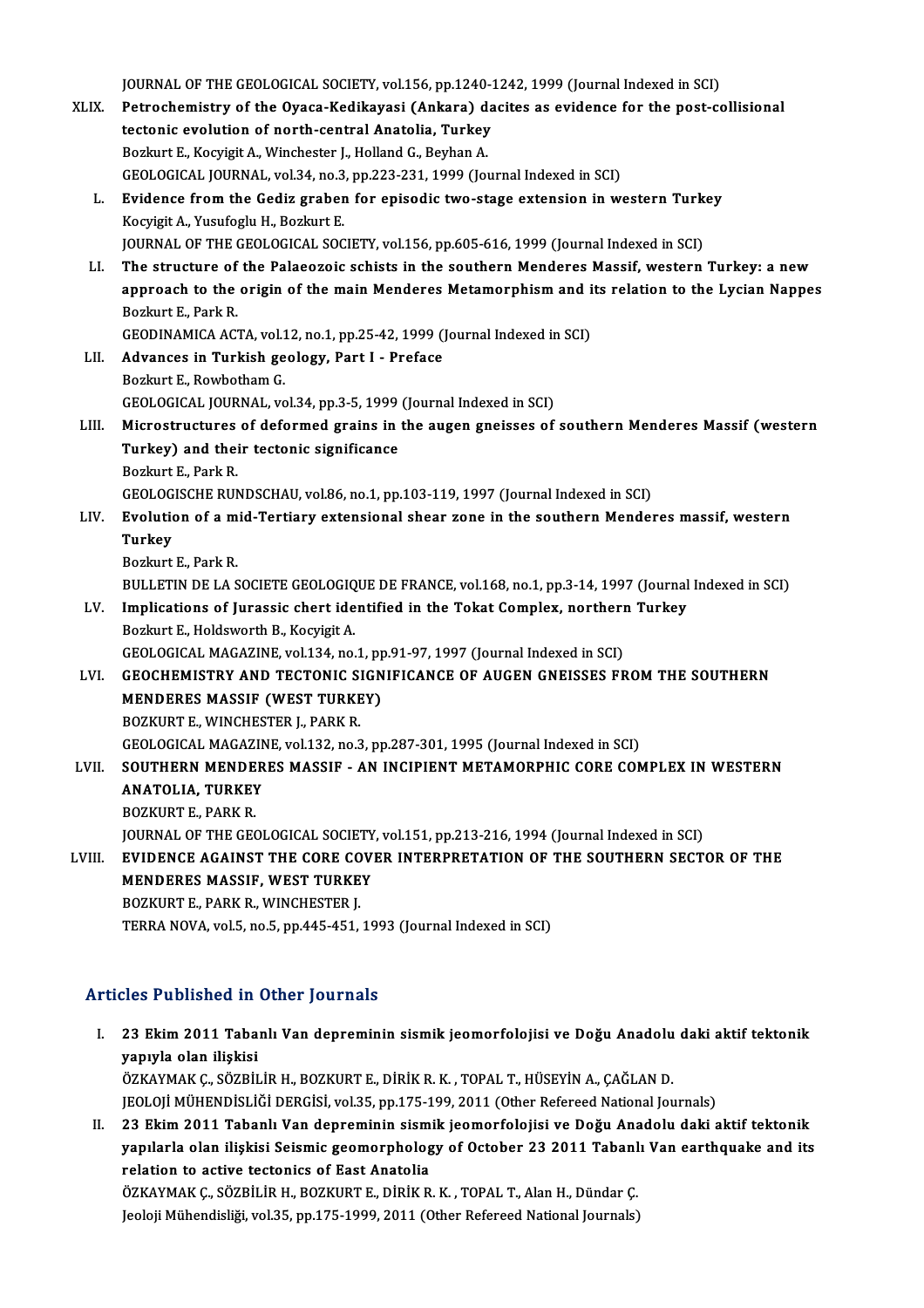III. Metamorphism in the Palaeozoic schists of the Southern Menderes Massif field petrographic textural<br>And fabric data from Solimive Miles Mužle anes Metamorphism in the Palaeozoic schists of the S<br>and fabric data from Selimiye Milas Muğla area<br>ROZKURT E Metamorph<br>and fabric<br>BOZKURT E.<br>Turkish Jour and fabric data from Selimiye Milas Muğla area<br>BOZKURT E.<br>Turkish Journal of Earth Sciences, vol.5, pp.105-121, 1996 (Other Refereed National Journals)<br>Almue Foult vone its age total offect and polation to the North Anatol

BOZKURT E.<br>Turkish Journal of Earth Sciences, vol.5, pp.105-121, 1996 (Other Refereed National Journals)<br>IV. Almus Fault zone its age total offset and relation to the North Anatolian Fault Zone<br>POZKUPT E. KOSUŘÍT A Turkish Journal of Earth<br><mark>Almus Fault zone its</mark><br>BOZKURT E., Koçyiğit A.<br>Turkish Journal of Farth Almus Fault zone its age total offset and relation to the North Anatolian Fault Zon<br>BOZKURT E., Koçyiğit A.<br>Turkish Journal of Earth Sciences, vol.4, pp.93-104, 1995 (Other Refereed National Journals)<br>Of Solakly aguedust t

Turkish Journal of Earth Sciences, vol.4, pp.93-104, 1995 (Other Refereed National Journals)

- BOZKURT E., Koçyiğit A.<br>Turkish Journal of Earth Sciences, vol.4, pp.93-104, 1995 (Other Refereed National Journals)<br>V. Of Solaklı aqueduct tunnel system A case study from the Eastern Black Sea area NE Turkey<br>Vedat D., Of Solaklı aqueduct tunnel system A case study from the Eastern Black Sea area NE Turkey<br>Vedat D., Toprak V., TOPAL T., Koçyiğit A., ROJAY F. B. , BOZKURT E.<br>Proceedings of the International Symposium on the Geology of the Vedat D., Toprak V., TOPAL T., I<br>Proceedings of the Internation<br>Journals of Other Institutions)<br>Stratisranhy and scalagies Proceedings of the International Symposium on the Geology of the Black Sea Region, pp.319-32<br>Journals of Other Institutions)<br>VI. Stratigraphy and geologic evolution of the Almus Fault zone in Almus Tokat region<br>POZKUPT E K
- Journals of Other Institutions)<br>VI. Stratigraphy and geologic evolution of the Almus Fault zone in Almus Tokat region<br>BOZKURT E., Koçyiğit A. Stratigraphy and geologic evolution of the Almus Fault zone in Almus Tokat region<br>BOZKURT E., Koçyiğit A.<br>Association of Turkish Petroleum Geologists Bulletin, vol.7, pp.1-16, 1995 (Other Refereed National Journals)<br>Engine

BOZKURT E., Koçyiğit A.<br>Association of Turkish Petroleum Geologists Bulletin, vol.7, pp.1-16, 1995 (Other Refereed National Journals)<br>VII. Engineering geological evaluation of the Of Solaklı Hydropower Development Project Association of Turkish Petroleum Geologists Bulletin, vol.7, pp.1-16, 1995 (<br>Engineering geological evaluation of the Of Solaklı Hydropower D<br>DOYURAN V., TOPRAK V., TOPAL T., KOÇYİĞİT A., ROJAY F. B. , BOZKURT E.<br>Bulletin Engineering geological evaluation of the Of Solaklı Hydropower Development Project NE Turkey<br>DOYURAN V., TOPRAK V., TOPAL T., KOÇYİĞİT A., ROJAY F. B. , BOZKURT E.<br>Bulletin of International Association of Engineering Geolo DOYURAN V<br>Bulletin of In<br>Institutions)<br>Engineering

- Bulletin of International Association of Engineering Geology, vol.47, pp.97-107, 1993 (Refereed Journals of Other<br>Institutions)<br>VIII. Engineering geological evaluation of the Of-Solakli hydropower development project (N.E. Institutions)<br>Engineering geological evaluation of the Of-Solakli hydropower development project (N.E.<br>Évaluation géotechnique du projet de centrale hydroélectrique d'of-solakli (N.E. Turquie)<br>Peruran V. Toprek V. TOPAL T. Engineering geological evaluation of the Of-Solakli hydropower<br>Évaluation géotechnique du projet de centrale hydroélectrique<br>Doyuran V., Toprak V., TOPAL T., KOÇYİĞİT A., ROJAY F. B. , BOZKURT E.<br>Pulletin of the Internatio Évaluation géotechnique du projet de centrale hydroélectrique d'of-solakli (N.E. Turquie)<br>Doyuran V., Toprak V., TOPAL T., KOÇYİĞİT A., ROJAY F. B. , BOZKURT E.<br>Bulletin of the International Association of Engineering Geol Doyuran V., Toprak V., TOPAL T., KOÇYİĞİT A., ROJAY F. B. , BOZKURT E.<br>Bulletin of the International Association of Engineering Geology - Bulletin de l'Association Inter:<br>Géologie de l'Ingénieur, vol.47, no.1, pp.97-107, 1 Bulletin of the International Association of Engineering Geology - Bulleti<br>Géologie de l'Ingénieur, vol.47, no.1, pp.97-107, 1993 (Refereed Journal<br>IX. Karakaya Napı içinde yeni bir Karbonifer ve Permiyen bulgusu<br>POZKUPT E
- Géologie de <mark>:</mark><br>Karakaya N<br>BOZKURT E.<br>MTA Dergiei IX. Karakaya Napı içinde yeni bir Karbonifer ve Permiyen bulgusu<br>BOZKURT E.<br>MTA Dergisi, vol.110, pp.181-188, 1990 (Other Refereed National Journals)

#### Books&Book Chapters

ooks & Book Chapters<br>I. Tectonics and Magmatism in Turkey and the Surrounding Area BOZKURT SHAPCIS<br>Tectonics and Magmatism in Turkey as<br>BOZKURT E., Winchester J.A., Piper J.D.A. Tectonics and Magmatism in Tui<br>BOZKURT E., Winchester J. A. , Piper<br>Geological Society of London, 2020

# Geological Society of London, 2020<br>Refereed Congress / Symposium Publications in Proceedings

efereed Congress / Symposium Publications in Proceedings<br>I. An Overview of 25 Years in the Menderes Massif, Western Turkey I. An Overview of 25 Years in the Menderes Massif, Western Turkey<br>Bozkurt E. An Overview of 25 Years in the Menderes Massif, Western Turkey<br>Bozkurt E.<br>International Earth Science Colloquium on the Aegean Region - IESCA 2019, İzmir, Turkey, 7 - 11 October 2019<br>Boliability of Detrital Zircons in Prov

Bozkurt E.<br>International Earth Science Colloquium on the Aegean Region - IESCA 2019, İzmir, Turkey, 7 - 11 October 2019<br>II. Reliability of Detrital Zircons in Provenance Studies: A Case From The Menderes Massif, Wester Internati<br><mark>Reliabil</mark><br>Turkey II. Reliability of Detrital Zircons in Provenance Studies: A Case From The Menderes Massif, Western<br>Turkey

Bozkurt E., Gerdes A.

An International Symposium on Structural Geology and Global Tectonics, Trabzon, Turkey, 24 - 26 April 2019, pp.1-2 I. An International Symposium on Structural Geology and Global Tectonics, Trabzon, Turkey, 24 - 26 April 2019,<br>III. Maximum Depositional Age and Tectonic Significance of the Rocks of the Tavşanlı Zone: Evidence<br>from U.Ph D

pp.1-2<br>Maximum Depositional Age and Tectonic S<br>from U-Pb Detrital Zircon Geochronology<br>Berluut E. Okay A. L. Gerdes A Maximum Depositional Age<br>from U-Pb Detrital Zircon Ge<br>Bozkurt E., Okay A. I. , Gerdes A.<br>72. Ceological Congress of Turk from U-Pb Detrital Zircon Geochronology<br>Bozkurt E., Okay A. I. , Gerdes A.<br>72. Geological Congress of Turkey, Ankara, Turkey, 28 January - 01 February 2019, no.140, pp.440-441<br>Structurel Control on Comportmentalization of

Bozkurt E., Okay A. I. , Gerdes A.<br>72. Geological Congress of Turkey, Ankara, Turkey, 28 January - 01 February 2019, no.140, pp.440-441<br>IV. Structural Control on Compartmentalization of Western Anatolian Grabens: Role and 72. Geological Congress of Turkey, Ankara, Turkey, 28 January<br>Structural Control on Compartmentalization of Wester:<br>Strike-slip Faulting in Graben Formation and Evolution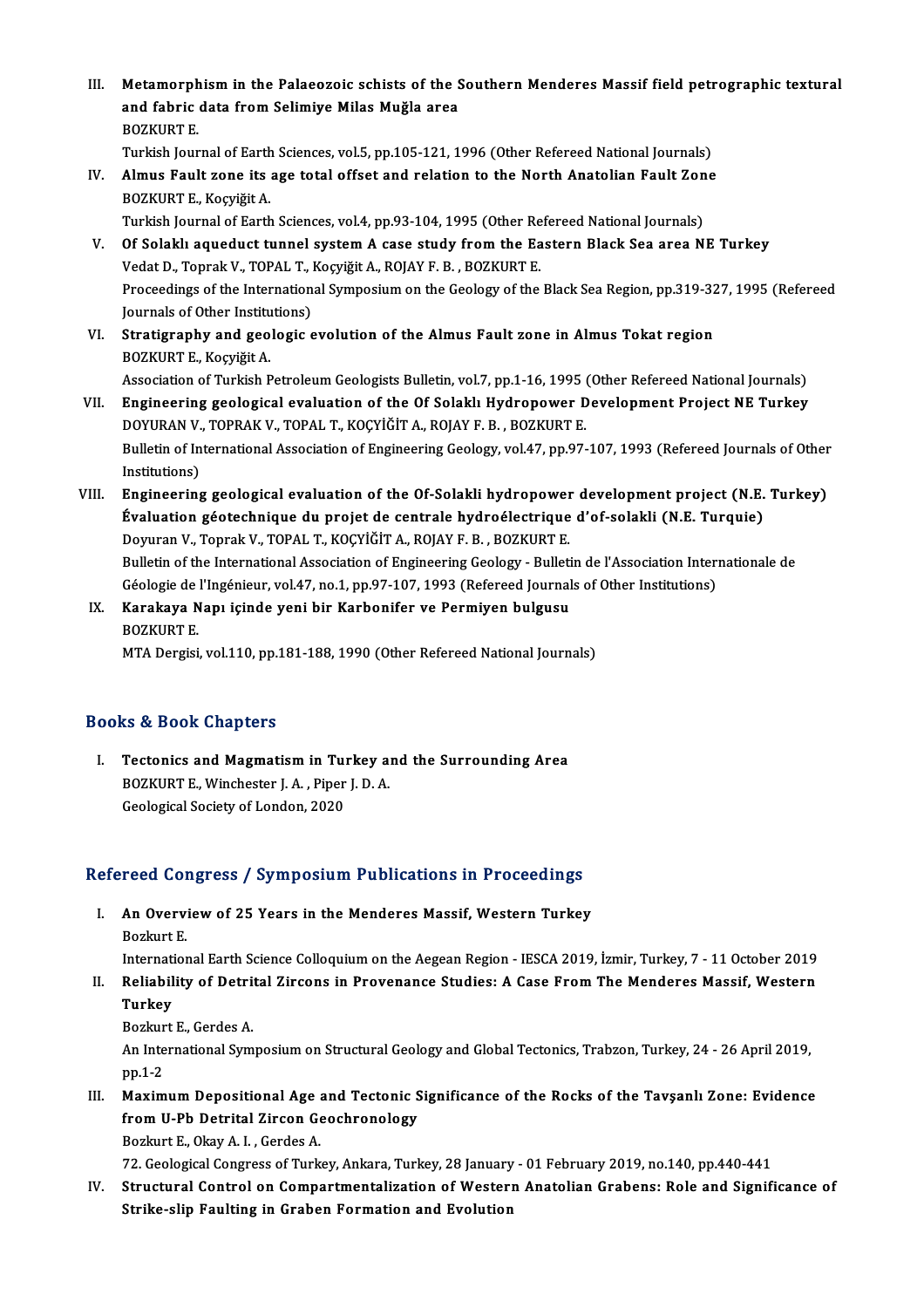BozkurtE.

72. Geological Congress of Turkey, Ankara, Turkey, 28 January - 01 February 2019, no.140, pp.35-36

Bozkurt E.<br>72. Geological Congress of Turkey, Ankara, Turkey, 28 January - 01 February 2019, no.140, pp.35-36<br>7. Genişlemeli Tektonik Ortamlarda Transfer Fayları Oluşturan Gerilme Koşulları: Ters Çözüm<br>Yaklasımı 72. Geologi<br>Genişleme<br>Yaklaşımı<br>TOKAV B Genişlemeli Tektoni<mark>l</mark><br>Yaklaşımı<br>TOKAY B., BOZKURT E.<br>ATAC 22. Calıstayı Can

Yaklaşımı<br>TOKAY B., BOZKURT E.<br>ATAG 22. Çalıştayı, Çanakkale, Turkey, 1 - 03 November 2018, pp.71

# TOKAY B., BOZKURT E.<br>ATAG 22. Çalıştayı, Çanakkale, Turkey, 1 - 03 November 2018, pp.71<br>VI. Fault Geometry and Kinematics of the Biga Peninsula in Relation to Hydrothermal Systems and<br>Magmatism Mineralization ATAG 22. Çalıştayı, Çanakkale, '<br>Fault Geometry and Kinem:<br>Magmatism-Mineralization<br>Perluut F Fault Geo<br>Magmatis<br>Bozkurt E.<br>EuroMork Magmatism-Mineralization<br>Bozkurt E.<br>EuroWorkshop: Epithermal Gold Deposits of Western Anatolia, Turkey, İzmir, Turkey, 16 - 18 May 2018<br>EASTMED BALEOTSUNAMI PROJESİ İLKSEL SONUCLARL, ÖLÜDENİZ LACÜNÜ (EFTHİVE)

# Bozkurt E.<br>EuroWorkshop: Epithermal Gold Deposits of Western Anatolia, Turkey, İzmir, Turkey, 16 - 18 May 2<br>VII. EASTMED-PALEOTSUNAMI PROJESİ İLKSEL SONUÇLARI: ÖLÜDENİZ LAGÜNÜ (FETHİYE)<br>PALEOTSUNAMİ KAVITI APL EASTMED-PALEOTSUNAMI PR<br>PALEOTSUNAMI KAYITLARI<br>AVŞAR U., BOZKURT E., TOKAY B.<br>71. Türkiye leeleji Kurultarı 22

EuroWorkshop: Epithermal Gol<br>EASTMED-PALEOTSUNAMI F<br>PALEOTSUNAMİ KAYITLARI<br>AVSAR IL POZKURT E. TOKAY I

PALEOTSUNAMİ KAYITLARI<br>AVŞAR U., BOZKURT E., TOKAY B.<br>71. Türkiye Jeoloji Kurultayı, 23 - 27 April 2018<br>Preliminary Besults from Festmed Belects

# AVŞAR U., BOZKURT E., TOKAY B.<br>71. Türkiye Jeoloji Kurultayı, 23 - 27 April 2018<br>VIII. Preliminary Results from Eastmed-Paleotsunami Project: Paleotsunamı Records of Ölüdeniz Lagoon<br>(Fathive) 71. Türkiye<br>Prelimina<br>(Fethiye)<br>AVSAR H Preliminary Results from Eas<br>(Fethiye)<br>AVŞAR U., BOZKURT E., TOKAY B.<br>71. Türkiye leeleji Kurultan, Ank (Fethiye)<br>AVŞAR U., BOZKURT E., TOKAY B.<br>71. Türkiye Jeoloji Kurultayı, Ankara, Turkey, 23 - 27 April 2018<br>COOLING HISTORY OF THE MENDERES MASSIE: CONSTRA

AVŞAR U., BOZKURT E., TOKAY B.<br>71. Türkiye Jeoloji Kurultayı, Ankara, Turkey, 23 - 27 April 2018<br>IX. COOLING HISTORY OF THE MENDERES MASSIF: CONSTRAINTS FROM THE AR-AR MICA AGES<br>Borlaut F 71. Türkiye<br>COOLING<br>Bozkurt E.<br>71. Türkiye COOLING HISTORY OF THE MENDERES MASSIF: CONSTRAINTS FROM<br>Bozkurt E.<br>71. Türkiye Jeoloji Kurultayı, Ankara, Turkey, 23 - 28 April 2018, pp.105-106<br>Mandaras Masifi Matasadimantar Kayalarının Gökalma Yası ve Kırınt

Bozkurt E.<br>71. Türkiye Jeoloji Kurultayı, Ankara, Turkey, 23 - 28 April 2018, pp.105-106<br>X. Menderes Masifi Metasedimenter Kayalarının Çökelme Yaşı ve Kırıntı Kaynağının Zirkon 71. Türkiye Jeoloji Kurultayı, Ankara, Turkey, 23 - 28 April 2018, pp.105-106<br>Menderes Masifi Metasedimenter Kayalarının Çökelme Yaşı ve Kırıntı Kaynağı<br>Jeokronolojisi ile Çözümlenmesi ve Bunun Tetis Evrimindeki Anlam ve Ö Menderes Masifi Met<br>Jeokronolojisi ile Çö<br>BOZKURT E., Gerdes A.<br>71. Türkive Jeoloji Kuri Jeokronolojisi ile Çözümlenmesi ve Bunun<br>BOZKURT E., Gerdes A.<br>71. Türkiye Jeoloji Kurultayı, 23 - 27 April 2018<br>MAXIMUM DEBOSITIONAL ACE AND TECTC

### BOZKURT E., Gerdes A.<br>71. Türkiye Jeoloji Kurultayı, 23 - 27 April 2018<br>XI. MAXIMUM DEPOSITIONAL AGE AND TECTONIC SIGNIFICANCE OF THE COVER ROCKS IN THE AFYON<br>ZONE-EVIDENCE EROM IL BR DETRITAL ZIRCON CEOCHRONOLOCY 71. Türkiye Jeoloji Kurultayı, 23 - 27 April 2018<br>MAXIMUM DEPOSITIONAL AGE AND TECTONIC SIGNIFICANCE OF T<br>ZONE:EVIDENCE FROM U-PB DETRITAL ZIRCON GEOCHRONOLOGY<br>Borluut E MAXIMUN<br>ZONE:EVI<br>Bozkurt E.<br>71. Türkur 70NE: EVIDENCE FROM U-PB DETRITAL ZIRCON GEOCHRONOLOGY<br>Bozkurt E.<br>71. Türkiye Jeoloji Kurultayı, Ankara, Turkey, 23 - 28 April 2018, pp.115-118

#### Bozkurt E.<br>71. Türkiye Jeoloji Kurultayı, Ankara, Turkey, 23 - 28 April 2018, pp.115-118<br>XII. UNRAVELLING THE DEPOSITIONAL AGE AND PROVENANCE OF THE MENDERES MASSIF<br>METASEDIMENTS, AS DETERMINED BY DETRITAL ZIRCON CEOCU 71. Türkiye Jeoloji Kurultayı, Ankara, Turkey, 23 - 28 April 2018, pp.115-118<br>UNRAVELLING THE DEPOSITIONAL AGE AND PROVENANCE OF THE MENDERES MASSIF<br>METASEDIMENTS, AS DETERMINED BY DETRITAL ZIRCON GEOCHRONOLOGY: IMPLICATIO UNRAVELLING THE I<br>METASEDIMENTS, AS<br>TETHYS EVOLUTION<br>Borlaut E METASED<br>TETHYS E<br>Bozkurt E.<br>71. Tärkiv **TETHYS EVOLUTION<br>Bozkurt E.<br>71. Türkiye Jeoloji Kurultayı, Ankara, Turkey, 23 - 27 April 2018, pp.32-34**

# Bozkurt E.<br>71. Türkiye Jeoloji Kurultayı, Ankara, Turkey, 23 - 27 April 2018, pp.32-34<br>XIII. PRELIMINARY RESULTS FROM EASTMED-PALEOTSUNAMI PROJECT: PALEOTSUNAMI RECORDS OF<br>ÖLÜDENİZ LAGOON (EETHIVE) 71. Türkiye Jeoloji Kurultayı, Ankara<br>PRELIMINARY RESULTS FROM 1<br>ÖLÜDENİZ LAGOON (FETHIYE)<br>Berluut E PRELIMIN<br>ÖLÜDENİ!<br>Bozkurt E.<br>71. Türkiy ÖLÜDENİZ LAGOON (FETHIYE)<br>Bozkurt E.<br>71. Türkiye Jeoloji Kurultayı, Ankara, Turkey, 23 - 28 April 2018, pp.220-221<br>Sedimentary Balagtsunami Beserds from the Lageans alang the Seu

Bozkurt E.<br>71. Türkiye Jeoloji Kurultayı, Ankara, Turkey, 23 - 28 April 2018, pp.220-221<br>XIV. Sedimentary Paleotsunami Records from the Lagoons along the Southern Coasts of Turkey<br>AVSAR U., BOZKURT E., TOKAY B. 71. Türkiye Jeoloji Kurultayı, Anka<br>Sedimentary Paleotsunami Re<br>AVŞAR U., BOZKURT E., TOKAY B.<br>ECU 2019. Viyana, Austria, 8, 12. Sedimentary Paleotsunami Records from<br>AVŞAR U., BOZKURT E., TOKAY B.<br>EGU 2018, Viyana, Austria, 8 - 13 April 2018<br>Testanis and thermal evolution of a Met

# AVŞAR U., BOZKURT E., TOKAY B.<br>EGU 2018, Viyana, Austria, 8 - 13 April 2018<br>XV. Tectonic and thermal evolution of a Metamorphic Core Complex: the Menderes Massif (Western<br>Turkey) EGU 2018<br>Tectonic<br>Turkey)<br><sup>Porlaut E</sup> Tectonic<br>Turkey)<br>Bozkurt E.<br>ECU Cener Turkey)<br>Bozkurt E.<br>EGU General Assembly 2018, Vienna, Austria, 8 - 13 April 2018<br>Subduction dunamics beneath Anstelie: tectonis, metem:

### Bozkurt E.<br>EGU General Assembly 2018, Vienna, Austria, 8 - 13 April 2018<br>XVI. Subduction dynamics beneath Anatolia: tectonic, metamorphic and thermal consequences on the<br>Assess (Anatolian transition gane EGU General Assembly 2018, Vienna, A<br>Subduction dynamics beneath Ana<br>Aegean/Anatolian transition zone<br>Berluut E Subductic<br>Aegean/A<br>Bozkurt E.<br>ECU Cener Aegean/Anatolian transition zone<br>Bozkurt E.<br>EGU General Assembly 2018, Vienna, Austria, 8 - 13 April 2018

Bozkurt E.<br>EGU General Assembly 2018, Vienna, Austria, 8 - 13 April 2<br>XVII. Fault-Hydrothermal Fluid Relationships in Grabens<br>TOKAV B. BOZKUPT E. EGU General Assembly<br><mark>Fault-Hydrothermal</mark><br>TOKAY B., BOZKURT E.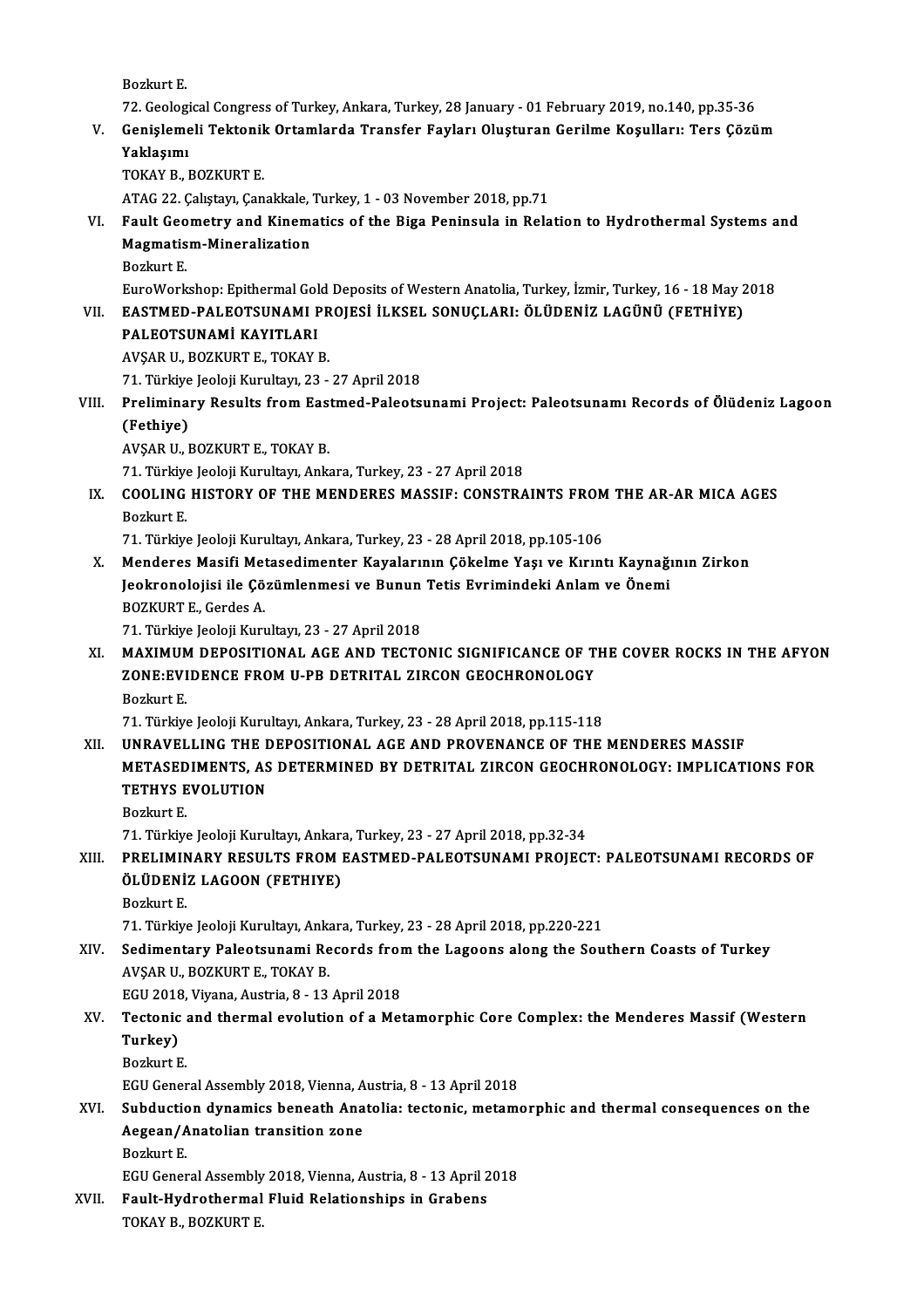4th Geothermal Resources and Natural Mineral Waters Symposium, Afyon, Turkey, 21 - 24 February 2018<br>ILBh Deting of Detritel Zincons from the Southern Monderes Messif in Western Turkey, Constr

|         | 4th Geothermal Resources and Natural Mineral Waters Symposium, Afyon, Turkey, 21 - 24 February 2018                                |
|---------|------------------------------------------------------------------------------------------------------------------------------------|
| XVIII.  | U-Pb Dating of Detrital Zircons from the Southern Menderes Massif in Western Turkey: Constraints                                   |
|         | for the Age and Provenance of Menderes<br><b>BOZKURT E.</b>                                                                        |
|         | Constraints on Archean Tectonic Style andField Workshop on Archean Mélange and Superimposed                                        |
|         | Tectonomagmatic Events in the Zanhuang Complex, North China Craton, 14 - 21 September 2017                                         |
| XIX.    | BATI ANADOLU'DA GENIŞLEME TEKTONİZMANIN YAŞI, KÖKENİ VE EVRİMİ                                                                     |
|         | <b>BOZKURT E.</b>                                                                                                                  |
|         | Çukurova Üniversitesi Jeoloji Mühendisliği Bölümü Uluslararası Katılımlı 40. Yıl, 3 - 06 May 2017                                  |
| XX.     | Güney Ege ve Levant denizlerinde bir paleotsunami kronolojisine doğru: EASTMED PALEOTSUNAMI                                        |
|         | Projesi                                                                                                                            |
|         | AVŞAR U., BOZKURT E., AVŞAR Ö., TOKAY B.                                                                                           |
|         | Aktif Tektonik Araştırma Grubu (ATAG) 20, Turkey, 13 - 15 October 2016                                                             |
| XXI.    | Towards a paleotsunami chronology in the southern Aegean and Levantine seas, Eastern<br>Mediterranean: EASTMED-PALEOTSUNAMI        |
|         | AVŞAR U., BOZKURT E., AVŞAR Ö., TOKAY B.                                                                                           |
|         | 20. Aktif Tektonik Araştırma Grubu Çalıştayı, Denizli, Turkey, 13 - 15 October 2016                                                |
| XXII.   | Migmatites Granites and Core Complex Formation Examples from the Menderes Massif Western                                           |
|         | <b>Turkey</b>                                                                                                                      |
|         | <b>BOZKURT E.</b>                                                                                                                  |
|         | 7th Geochemistry Symposium, 16 - 18 May 2016                                                                                       |
| XXIII.  | MENDERES MASIFI NDE AR AR MIKA YAŞLARI VETEKTONIK ÖNEMLERI                                                                         |
|         | BOZKURT E., Ruffet G.                                                                                                              |
|         | 69. Türkiye Jeoloji Kurultayı, Ankara, Turkey, 11 April 2016                                                                       |
| XXIV.   | AFYON ZONU ÖRTÜ BİRİMLERİNİN YAŞI VE TEKTONİKÖNEMİ U Pb KIRINTILI ZİRKON                                                           |
|         | <b>JEOKRONOLOJİSİ</b>                                                                                                              |
|         | <b>BOZKURT E, Gerdes A</b><br>69. Türkiye Jeoloji Kurultayı, Turkey, 11 January - 15 April 2016                                    |
| XXV.    | Batı Türkiye deki Jeotermal Sistemlerin Yapısal Kontrolü                                                                           |
|         | <b>BOZKURT E</b>                                                                                                                   |
|         | III. Jeotermal Kaynaklar Sempozyumu ve Sergisi, Turkey, 4 - 06 November 2015                                                       |
| XXVI.   | Migmatites to Granites and Their Intimatite Relationship with the Extensional Tectonics Evidence                                   |
|         | from U Pb and Ar Ar Geochronology                                                                                                  |
|         | <b>BOZKURT E.</b>                                                                                                                  |
|         | `FROM MELT TO IGNEOUS ROCK: AN INTERNATIONAL WORDSHOP ON THE PETROLOGY AND PETROGENESIS OF<br>IGNEOUS ROCKS', 14 - 16 October 2015 |
| XXVII.  | Temporal and Spatial Relationship between migmatization magmatism and extensional tectonics                                        |
|         | <b>BOZKURT E.</b>                                                                                                                  |
|         | International Symposium on New Theories and Approaches to Global TectonicsandField Workshop on                                     |
|         | International Collaborative Research on the Northern Margin of the Yangtze Craton, Wuhan, China, 1 - 04 June                       |
|         | 2015                                                                                                                               |
| XXVIII. | Paleoseismology of Kütahya Fault Zone                                                                                              |
|         | Şule G., AKTÜRK Ö., BOZKURT E.                                                                                                     |
|         | Türkiye Jeoloji Kurultayı, Turkey, 6 - 10 April 2015                                                                               |
| XXIX.   | CRYSTALLIZATION AND COOLING OF SIMAV MIGMATITES AND THEIR TECTONIC SIGNIFICANCE                                                    |
|         | EVIDENCE FROM U Pb and Ar Ar GEOCHRONOLOGY                                                                                         |
|         | BOZKURT E., Gerdes A., Gilles R.                                                                                                   |
|         | 68. Türkiye Jeoloji Kurultayı, Turkey, 6 - 10 April 2015                                                                           |
| XXX.    | SYNOROGENIC EOCENE LEUCOGRANITE MAGMATISM IN THE SOUTHERN MENDERES MASSIF AND ITS<br><b>TECTONIC SIGNIFICANCE</b>                  |
|         | BOZKURT E., Gilles R., Quentin G C.                                                                                                |
|         |                                                                                                                                    |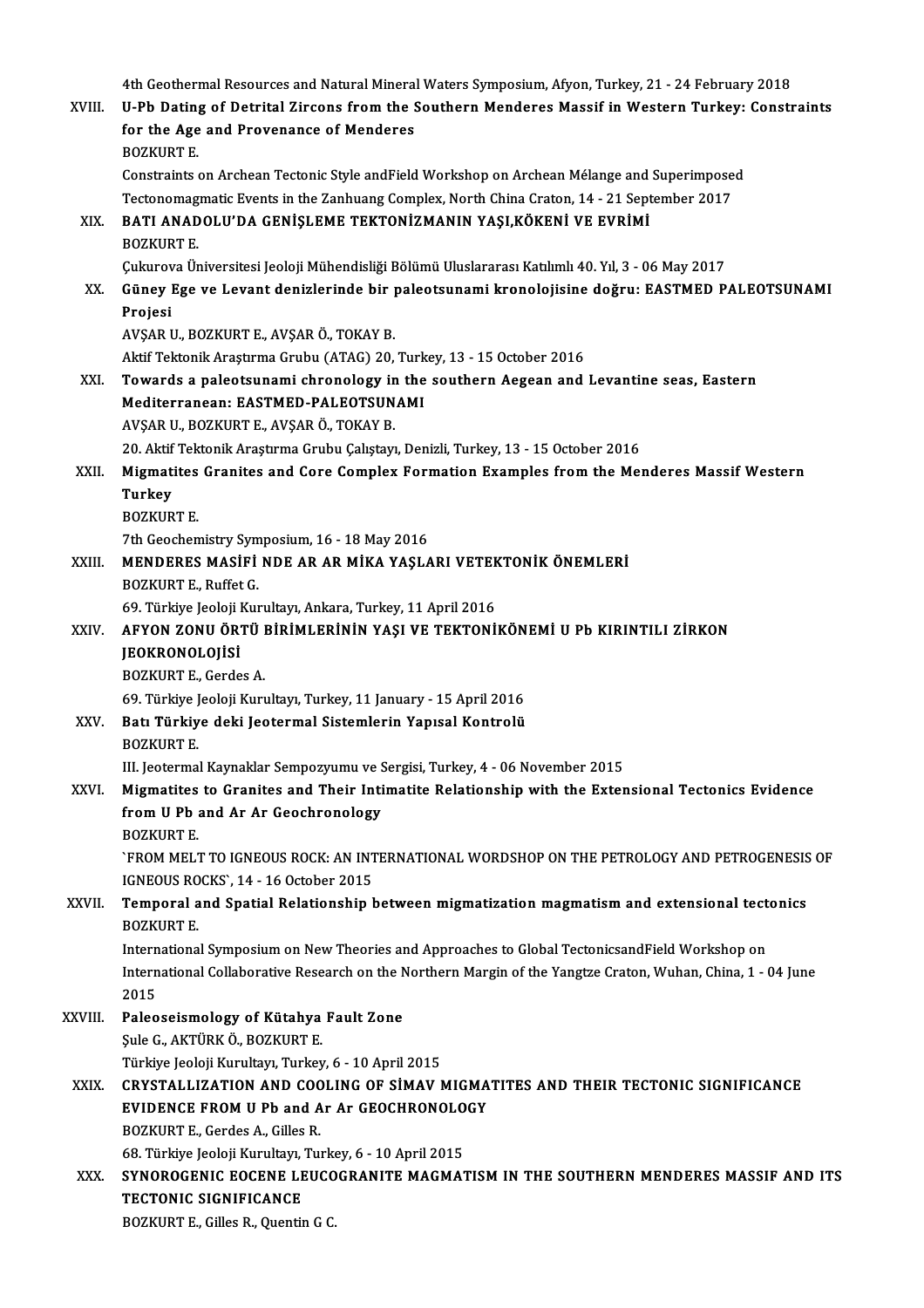68.Türkiye JeolojiKurultayı,Turkey,6 -10April2015

- XXXI. NAF Experiment Seismic Anisotropy Beneath Northern Anatolia From Shear Wave Splitting Biryol C.B., Zandt G., Beck S.L., Gans C.R., ÖZACAR A.A., Tok H., KOCYİĞİT A., BOZKURT E., TAYMAZ T. NAF Experiment Seismic Anisotropy Beneath Northern Anatolia From Shear Wave Splitting<br>Biryol C. B. , Zandt G., Beck S. L. , Gans C. R. , ÖZACAR A. A. , Tok H., KOÇYİĞİT A., BOZKURT E., TAYMAZ T.<br>American Geophysical Union Biryol C. B., Zandt G., Beck S. L., Gans C. R., ÖZACAR A. A., Tok H., KOÇYİĞİT A., BOZKURT E., TA<br>American Geophysical Union (AGU) 2008 Fall Meeting, San-Francisco, Costa Rica, 15 - 19 Decen<br>XXXII. Engineering geological I
- American Geophysical Union (AGU) 2008 Fall Meeting, San-Francisco, Costa Rica, 15 19 Decel<br>Engineering geological Investigation of the Demirtas Settlement Area Bursa Turkey<br>DOYURAN v., KARAHANOĞLU N., BOZKURT E., TOPAL T Engineering geological Investigation of the Demirtas Settlement Area Bursa Turkey<br>DOYURAN v., KARAHANOĞLU N., BOZKURT E., TOPAL T., ROJAY F. B. , ARCASOY A., SÜZEN M. L.<br>Engineering Geology for Developing Countries - Proce DOYURAN v., KARAHANOĞLU N., BOZKURT E., TOPAL T., ROJAY F. B., ARCASOY A., SÜZEN M. L. Engineering Geology for Developing Countries - Proceedings of 9th Congress of IAEG, 16 - 20 September 2002,<br>pp.432-438<br>XXXIII. Neotectonic Frame of Turkey a Special Emphasis on the 17 August 1999 Gölcük Arifiye Earthquake

# pp.432-438<br>Neotectonic Frame o<br>NE Marmara Turkey<br>vocvičir A, Pozvupr Neotectonic Frame of Turkey a Special Emphasis on t<br>NE Marmara Turkey<br>KOÇYİĞİT A., BOZKURT E., Cihan M., ÖZACAR A. A. , Teksöz B.<br>International Conference en Farthaueke Harerd and Biek in .

KOCYİĞİT A., BOZKURT E., Cihan M., ÖZACAR A. A., Teksöz B.

NE Marmara Turkey<br>KOÇYİĞİT A., BOZKURT E., Cihan M., ÖZACAR A. A. , Teksöz B.<br>International Conference on Earthquake Hazard and Risk in the Mediterranean Region, Lefkoşa, Cyprus (Kktc), 18<br>- 22 October 1999, pp.1-12

#### Supported Projects

**Supported Projects**<br>Bozkurt E., Eyüboğlu Y., Whitnet D., TUBITAK Project, Doğu Karadeniz Dağ Kuşağı Amfibolitlerinin Kökeni ve Jeodinamik<br>Evrimi, 2018, ...2931 Bazkurt E., Eyüboğlu<br>Bozkurt E., Eyüboğlu<br>Evrimi, 2018 - 2021 Bozkurt E., Eyüboğlu Y., Whitnet D., TUBITAK Project, Doğu Karadeniz Dağ Kuşağı Amfibolitlerinin Kökeni ve Jeodina<br>Evrimi, 2018 - 2021<br>Bozkurt E., Kusky T. M. , Wang L., Project Supported by Public Organizations in Other C

Evrimi, 2018 - 2021<br>Bozkurt E., Kusky T. M. , Wang L., Project Supported by Public Organizations in<br>Formation of New Plate Boundaries During Continental Collision, 2018 - 2021<br>Bozkurt E. Universities of Other Countries Sup Bozkurt E., Kusky T. M. , Wang L., Project Supported by Public Organizations in Other Countries, Lateral Escape and<br>Formation of New Plate Boundaries During Continental Collision, 2018 - 2021<br>Bozkurt E., Universities of Ot

Formation of New Plate Boundaries During Continental Collision, 2018 - 2021<br>Bozkurt E., Universities of Other Countries Supported Project, Age and Provenance of the Menderes Metasediments in<br>Western Anatolia: Insights into Bozkurt E., Universities of Other Countries Supported Project, Age and Provenance of the Menderes Metasediments<br>Western Anatolia: Insights into the Tethyan Evolution. China University of Geosciences, 2018 - 2020<br>BOZKURT E.

Western Anatolia: Insights<br>BOZKURT E., Other Support<br>Tiran (GAST), 2017 - 2020<br>BOZKURT E., DEVECI ABAL BOZKURT E., Other Supported Projects, Interdisciplinary Earthquake Hazard Research in Gulf of Aqaba and Strait of<br>Tiran (GAST), 2017 - 2020<br>BOZKURT E., DEVECİ ARAL Z., TOKAY B., Project Supported by Higher Education Instit

Tiran (GAST), 2017 - 2020<br>BOZKURT E., DEVECİ ARAL Z., TOKAY B., Project Supported by Highe<br>Yarımadası) Deformasyonu ve Cevherleşmeyle İlişkisi, 2017 - 2019<br>Bozkutt E. H2020 Project Tourads e poleotsunami shranologu in ti BOZKURT E., DEVECİ ARAL Z., TOKAY B., Project Supported by Higher Education Institutions, Eybek Graniti'nin (Biga<br>Yarımadası) Deformasyonu ve Cevherleşmeyle İlişkisi, 2017 - 2019<br>Bozkurt E., H2020 Project, Towards a paleot

Yarımadası) Deformasyonu ve Cevherleşmeyle İlişkisi, 2017 - 2019<br>Bozkurt E., H2020 Project, Towards a paleotsunami chronology in the southern Aegean and Levantine seas Eastern<br>Mediterranean, 2016 - 2018 Bozkurt E., H2020 Project, Towards a paleotsunami chronology in the southern Aegean and Levantine seas Eastern<br>Mediterranean, 2016 - 2018<br>BOZKURT E., Project Supported by Higher Education Institutions, GENİŞLEMELİ TEKTONİK

Mediterranean, 2016 - 2018<br>BOZKURT E., Project Supported by Higher Education Institutions, GENİŞLEMELİ TE<br>FAYLARIN ROLÜ VE ÖNEMİ: 3B SAYISAL MODELLEME İLE ANLAMA, 2017 - 2017<br>BOZKUPT E. Project Supported bu Higher Educatio BOZKURT E., Project Supported by Higher Education Institutions, GENİŞLEMELİ TEKTONİK REJİMLERDE YA<br>FAYLARIN ROLÜ VE ÖNEMİ: 3B SAYISAL MODELLEME İLE ANLAMA, 2017 - 2017<br>BOZKURT E., Project Supported by Higher Education Inst

FAYLARIN ROLÜ VE ÖNEMİ: 3B SAYISAL MODELLEME İLE ANLAMA, 2017 - 2017<br>BOZKURT E., Project Supported by Higher Education Institutions, OROJEN SONRASI BÖLGELERDE GELİŞEN<br>MÜLONİTLEŞME, MAGNETİZMA,MİNERALİZASYON VE YÜZEYLENME S BOZKURT E., Project Supported by Higher Education Institutions, OROJEN SONI<br>MÜLONİTLEŞME, MAGNETİZMA,MİNERALİZASYON VE YÜZEYLENME SÜREÇLE<br>VE MEKANSAL İLİŞKİSİ: BİR ÖRNEK OLARAK BİGA YARIMADASI, 2017 - 2017<br>BOZKUPT E. DEVEC MÜLONİTLEŞME, MAGNETİZMA,MİNERALİZASYON VE YÜZEYLENME SÜREÇLERİNİN BİRBİRLERİYLE OLAN ZAMAN<br>VE MEKANSAL İLİŞKİSİ: BİR ÖRNEK OLARAK BİGA YARIMADASI, 2017 - 2017<br>BOZKURT E., DEVECİ ARAL Z., TOKAY B., Project Supported by Hig

VE MEKANSAL İLİŞKİSİ: BİR ÖRNEK OLARAK BİGA<br>BOZKURT E., DEVECİ ARAL Z., TOKAY B., Project Sı<br>Plütonu'nun Yaşı ve Tektonik Önemi, 2016 - 2017<br>BOZKUPT E. Project Sunnerted bu Hirber Educati BOZKURT E., DEVECİ ARAL Z., TOKAY B., Project Supported by Higher Education Institutions, Batı Türkiye'de Kozak<br>Plütonu'nun Yaşı ve Tektonik Önemi, 2016 - 2017<br>BOZKURT E., Project Supported by Higher Education Institutions

Plütonu'nun Yaşı ve Tektonik Önemi, 2016 - 2017<br>BOZKURT E., Project Supported by Higher Education Institutions, FEN BİLİMLERİ ENSTİTÜSÜ/LİSANSÜSTÜ TEZ PROJESİ,<br>2014 - 2014 BOZKURT E., Project Supported by Higher Education Institutions, FEN BİLİMLERİ ENSTİTÜSÜ/LİSANSÜSTÜ TEZ PROJ.<br>2014 - 2014<br>BOZKURT E., ÇİÇEK C., Project Supported by Higher Education Institutions, FIAs (FOLIASYON ARAKESİT EK

2014 - 2014<br>BOZKURT E., ÇİÇEK C., Project Supported by Higher Education Institutions, FIAs (FOLIASY)<br>YÖNTEMİNİN MENDERES MASİFİ'NDE ( MİLAS VE CİVARI ) UYGULANMASI, 2013 - 2013<br>BOZKUPT E. Project Supported bu Higher Educat BOZKURT E., ÇİÇEK C., Project Supported by Higher Education Institutions, FIAs (FOLIASYON ARAKESİT EKSENLERİ)<br>YÖNTEMİNİN MENDERES MASİFİ'NDE ( MİLAS VE CİVARI ) UYGULANMASI, 2013 - 2013<br>BOZKURT E., Project Supported by Hig

YÖNTEMİNİN MENDERES MASİFİ'NDE ( MİLAS VE CİVARI ) UYGULANMASI, 2013 - 2013<br>BOZKURT E., Project Supported by Higher Education Institutions, Tut (adıyaman) Bölgesinde Yüzeyleyen Alt Paleo<br>Sedimanlarının Kalıntı Zirkonlarınd BOZKURT E., Project Supported b<br>Sedimanlarının Kalıntı Zirkonlarıı<br>Evrimindeki Önemi, 2011 - 2013

# Evrimindeki Önemi, 2011 - 2013<br>Activities in Scientific Journals

Turkish Journal Of Earth Sciences, Editor, 2019 - Continues Turkish Journal Of Earth Sciences, Editor, 2019 - Continues<br>Geological Society Of America Bulletin, Editor, 2017 - Continues<br>Madan Tatkik we Anama Dengisi, Committee Member, 2009 - Con Maden Tetkik ve Arama Dergisi, Committee Member, 2009 - Continues<br>Geologica Balcanica , Committee Member, 2009 - Continues Geological Society Of America Bulletin, Editor, 2017 - Contin<br>Maden Tetkik ve Arama Dergisi, Committee Member, 2009<br>Geologica Balcanica , Committee Member, 2009 - Continues